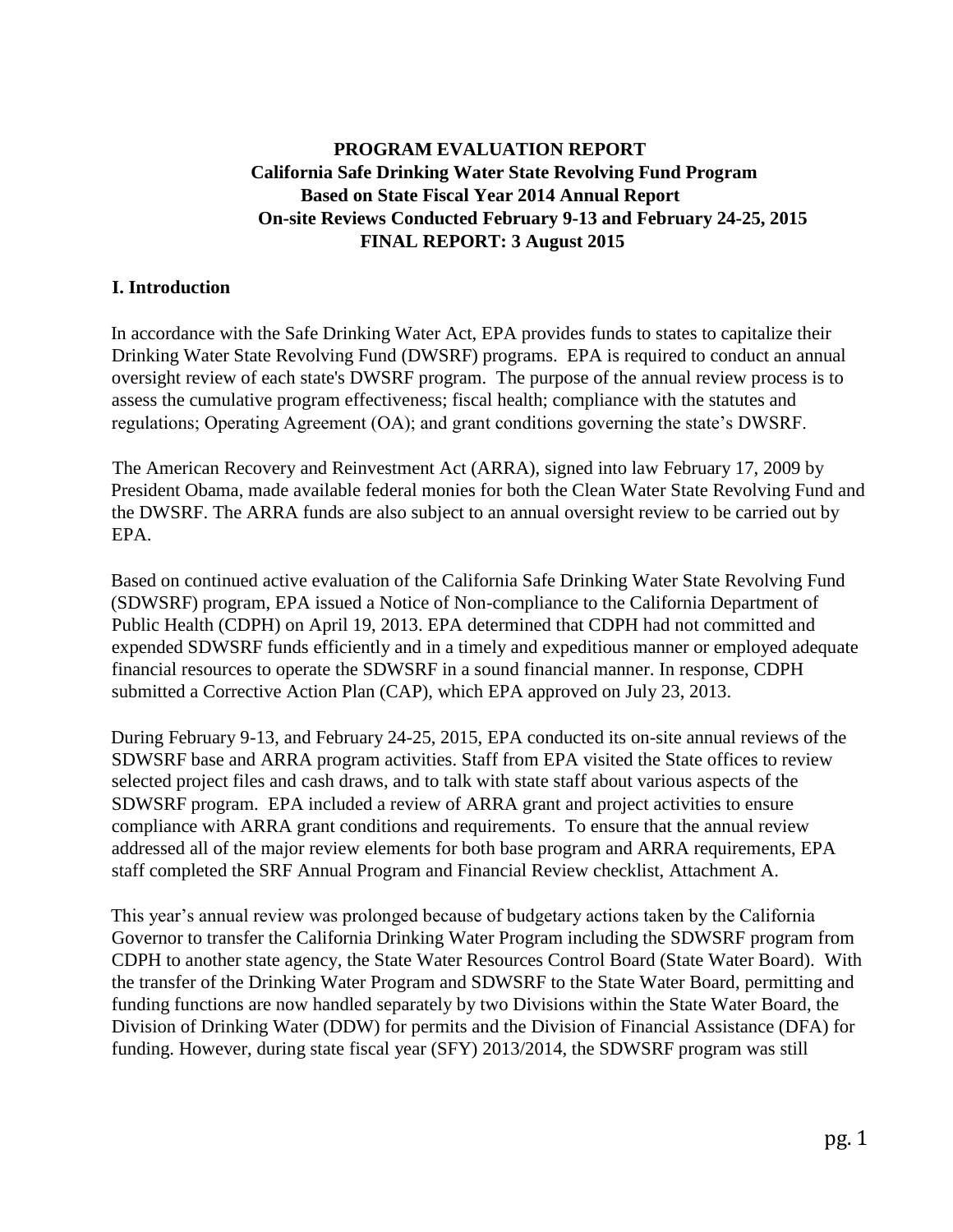administered by CDPH and because of the Governor's proposal to transfer the programs, SDWSRF staff was encumbered with numerous requests for complex information, and operational and transitional proceedings. This extra workload, in addition to the rigors of implementing and complying with the deliverables of the CAP, resulted in extra time needed by both SDWSRF and EPA staff to research and reconcile transactions, and program and project activities.

In an effort to provide EPA with timely information on the progress and many accomplishments of the SDWSRF program, CDPH submitted to EPA a draft SDWSRF Annual Report dated January 7, 2015. The report was subsequently finalized and submitted to EPA on March 5, 2015, and covered program activities performed during SFY 2013/2014, i.e., July 1, 2013 through June 30, 2014.

Based on the SDWSRF annual report for SFY 2013/2014, evaluation conducted at EPA's office and the on-site visits, EPA has prepared this PER documenting the results of this year's annual review. The PER covers all program activities from program inception to the present, with major emphasis on the activities performed during SFY 2013/2014. The PER evaluates the State's ability to achieve the intent of the DWSRF program and comply with the grant agreement. The PER contains findings and observations from the review and identifies follow-up actions to be addressed in SFY 2015/2016, referencing EPA's Notice of Non-compliance and SDWSRF's CAP, as appropriate.

## **II. Background and Scope**

The SDWSRF uses federal capitalization grants, state match funds, loan repayments, and interest earnings to make loans for construction of drinking water treatment facilities and support several Safe Drinking Water Act programs. Since the program began in 1998 through June 30, 2014, the SDWSRF has executed base and ARRA loans totaling 355 and equal to approximately \$2.1billion.

The SDWSRF program is required to maintain the following program and financial elements, which EPA assessed during its review. Elements noted with an \* are discussed in Section III of this report. The other elements do not require further discussion.

## **Required Program Elements**

- A. Annual/Biennial Report
- B. Funding Eligibility\*
- C. Compliance with DBE Requirements
- D. Compliance with Federal Cross-Cutting Authorities
- E. Compliance with Environmental Review Requirements
- F. Operating Agreement
- G. Staff Capacity
- H. Set-aside Activity\*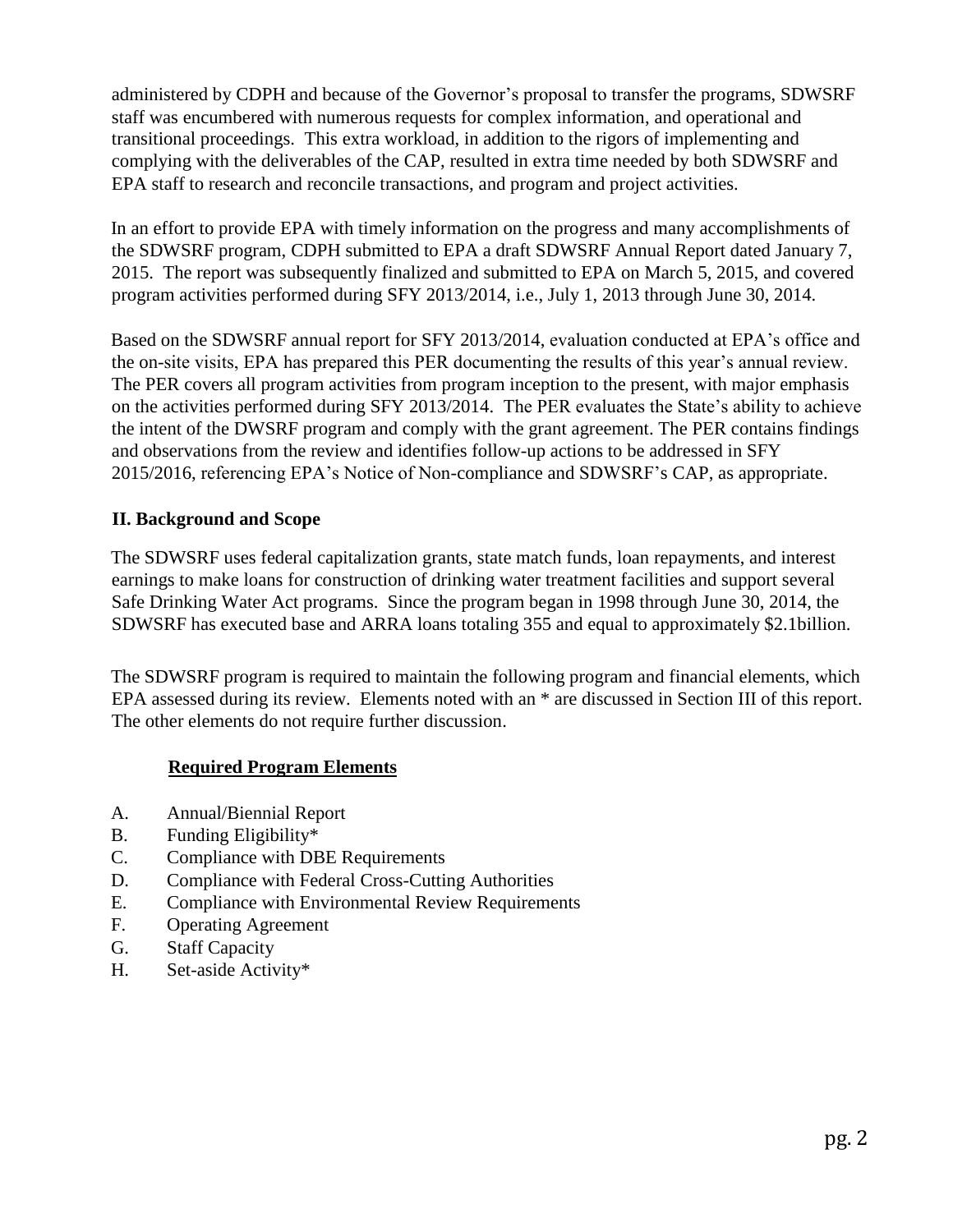I. Status of Corrective Action Plan\*

## **Required Financial Elements**

- J. State Match\*
- K. Binding Commitment Requirements
- L. Rules of Cash Draw (including improper payments)\*
- M. Timely and Expeditious Use of Funds\*
- N. Compliance with Audit Requirements
- O. Assistance Terms
- P. Use of Fees
- Q. Assessment of Financial Capability and Loan Security
- R. Financial Management\*
- S. Other Program and/or Financial Elements related to ARRA

The scope of the annual review includes consideration of the legal, managerial, technical, financial and operational capabilities of CDPH to manage the SDWSRF program.

EPA Region 9 used the SRF Annual Review Guidance, SRF Annual Program Review Checklist, Project File Review Checklist, Transaction Testing Checklist, and data collected in the National Information Management System for SRFs to ensure that all major elements of the program were reviewed and discussed with the SDWSRF management and staff.

In response to the Improper Payments Elimination and Recovery Act of 2012 the Office of Management and Budget through the EPA Office of the Chief Financial Officer directed that the State Revolving Funds be subject to testing of a random selection of SRF transactions to develop a national estimate of improper payments from these programs. Therefore, for this review, nine SDWSRF base program cash transactions selected by the Office of the Chief Financial Officer were tested. In addition, two SDWSRF ARRA cash transactions were tested.

## **III. Observations and Follow-up Actions**

EPA's review assessed certain program, financial and project management practices as they relate to the State's ability to effectively administer base and ARRA DWSRF program activities. This section presents EPA's specific observations and/or suggested action items to be incorporated into the future operations, annual reports, and/or management of the program. EPA will continue to meet regularly with the State to discuss these and other issues related to the SDWSRF.

# **A. Program Management**

## **1. Funding Eligibility and Payroll Expense Allocation Procedures**

Last year's PER recommended the SDWSRF develop: 1) standard written reimbursement policy and procedures that specifies the types of expenditures that can receive reimbursement under the SDWSRF; and, 2) establish efficient and effective procedures for its payroll time accounting system and other expenses.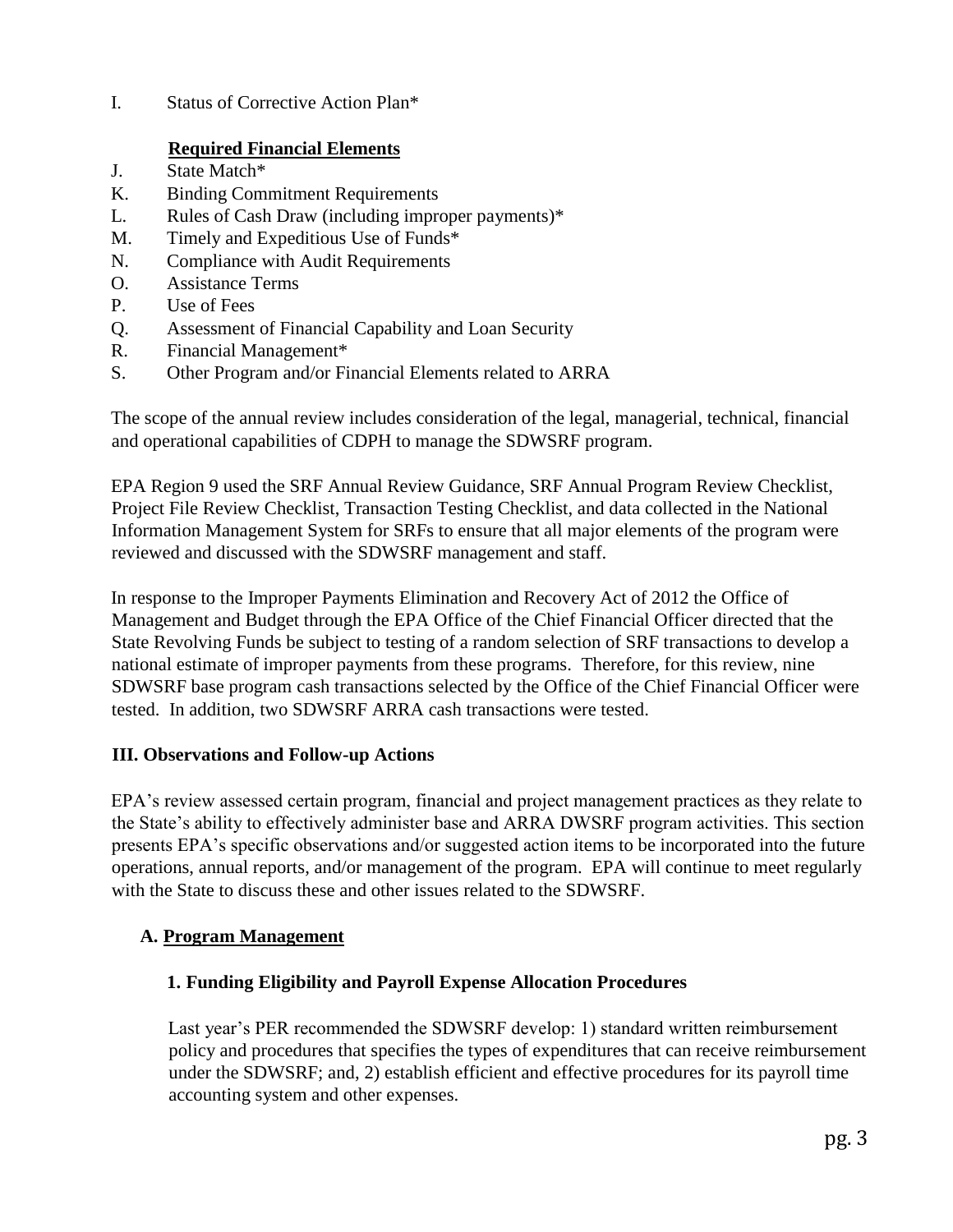In response to the first recommendation, the SDWSRF program has begun to develop a standard, written reimbursement eligibility policy that will be consistent with the soon-to-be national EPA DWSRF eligibility guidance, which is still under development.

With respect to the second recommendation, the SDWSRF program acknowledged and agreed to enhance its existing desktop procedures to efficiently and effectively define the program's expense allocation processes and procedures by June of 2015. The SDWSRF program has already taken steps in SFY 2013/2014 to evaluate the protocol used for allocating payroll expenses to help streamline the process and improve accountability.

**Follow-up:** EPA asks that the SDWSRF program share a copy of its eligibility guidance once developed and also provide an update in its SFY 2014/2015 California SDWSRF Annual Report on the improvements to its expense allocation procedures.

### **2. Status of Corrective Action Plan**

On April 19, 2013, EPA issued a notice of non-compliance to the CDPH for non-compliance with the requirements of the Safe Drinking Water Act, its implementing regulations, and the terms and conditions of the SDWSRF grant agreements funded by the EPA for federal fiscal years 2009-2011. The EPA determined in its notice of non-compliance that the CDPH had not timely and efficiently committed and expended the funds in the SDWSRF program, and did not have the financial capability to operate the program and provide and follow a cash draw schedule. In response to the EPA's notice of noncompliance, CDPH submitted to EPA a Safe Drinking Water State Revolving Fund Corrective Action Plan (CAP) on June 24, 2013, which, after subsequent revisions requested by EPA, was approved by EPA on July 23, 2013. The CAP identifies the actions needed to address each of the required elements in the notice of non-compliance, and includes a schedule of deliverables and their due dates.

CDPH has successfully met or exceeded every CAP deliverable through June 30, 2014, and has demonstrated substantial progress in improving the performance of the program. For example, deliverables #10 and #13 of the CAP required CDPH to commit 100% of the \$260 million in SFY 2013/2014 available capacity and disburse \$321 million in cumulative funds, respectively, by June 30, 2014. CDPH exceeded these targets by having committed more than \$356 million to both infrastructure planning and construction projects, and by having disbursed \$333 million in cumulative funds during this period. This is a commendable achievement that has improved the pace of the program as well as reduced the amount of unliquidated funds.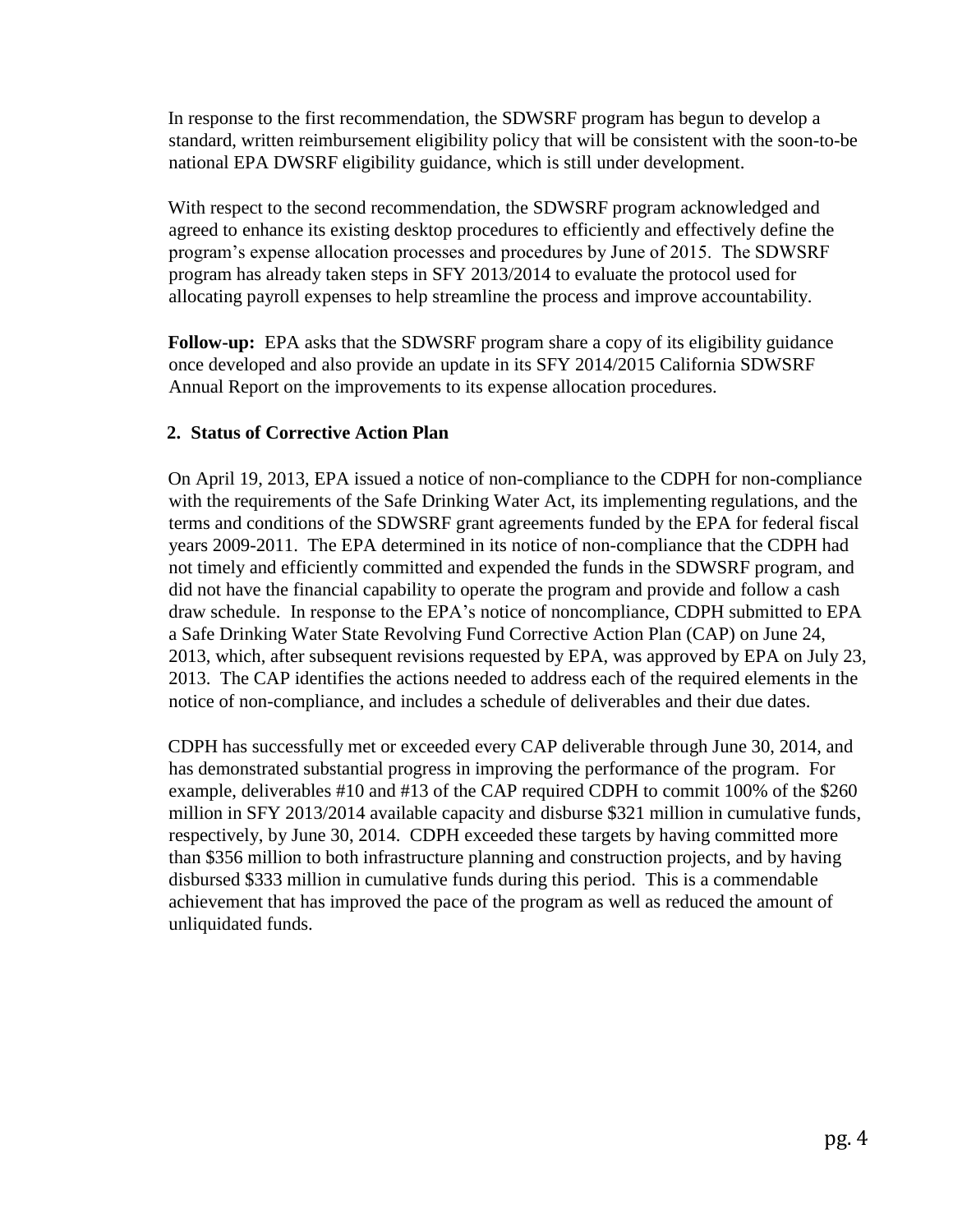**Follow-up:** Monthly meetings between EPA and the SDWSRF program are held to discuss progress on the CAP, including the completion of the CAP deliverables aimed at improving financial oversight and management within the program. Once the deliverables of the CAP are successfully met the SDWSRF program will no longer be out of compliance.

### **3. Set-aside Activity**

- a) DWSRF Withholding Determinations: EPA is authorized to withhold up to 40% of each year's Capitalization Grant when it determines that a recipient is not adequately implementing an Operator Certification (OP CERT) and/or Capacity Development (CAP DEV) (20% each) program. For the purposes of this program evaluation, EPA delved into California's CAP DEV Program and finds the state to be implementing the program. While the review of CAP DEV program was not comprehensive, EPA does have a few recommendations that are described more thoroughly below. EPA is also actively engaged with California's OP CERT program through other means and finds that the state is implementing the program.
	- i. Ensuring new system capacity: In California new and significantly modified systems are required to complete a Technical, Managerial, and Financial (TMF) Assessment and supply supporting documentation to demonstrate sufficient TMF capacity when applying for DWSRF funding and/or a permit. The assessment is a self-evaluation that is performed by the system and required for all permitting and funding actions.
	- ii. Capacity Development Program: The State has continuously implemented their Capacity Development (CAP DEV) program since its inception with little change. The CAP DEV program is comprised, primarily of outreach, education, and direct technical assistance to systems. Drinking Water Program District Engineers (DE's) also refer systems for additional CAP DEV assistance which is then administered via both third-party contractors (Rural Community Assistance Corporation, Self-Help Enterprises, and California Rural Water Association) and state staff engineers. There is a scoring process to prioritize resources, and it was noted during the interview that no referrals have gone unattended. The program has a coordinator who facilitates the third-party contractors as well as manages referrals from state staff engineers. The CAP Dev program also includes an online assessment tool called the TMF Tune-up. The TMF Tune-up is a voluntary activity that evaluates the capacity of the person participating in the assessment tool by asking questions that span the TMF fields. The participant will receive a score and some prepopulated suggestions for improving the individual's capacity. The Drinking Water Program does receive a notification that someone from that system has taken the Tune-up in addition to their score; however, the results of the Tune-up do not lead to further targeted outreach or education.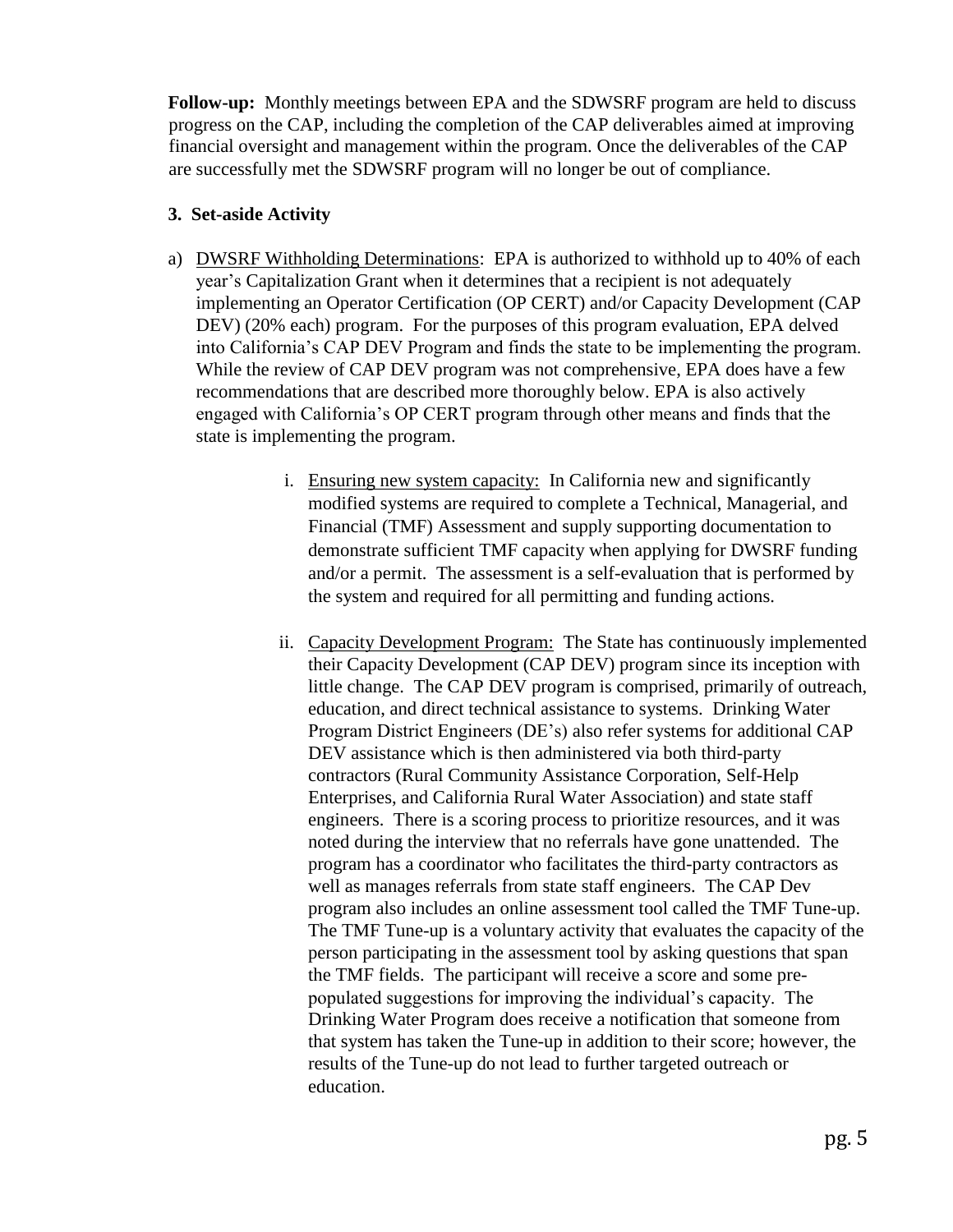The CAP DEV program recently initiated a Small System Newsletter, which is distributed via email to those systems with email access. Systems that lack internet access, and therefore lack email access, do not receive the newsletter. The Newsletter provides information about educational events as well as other TMF resources. The EPA viewed this as a positive outreach effort and a worthwhile aspect of the CAP DEV program.

EPA's analysis of the workplan finds that as much as 10% of the setasides are going towards the CAP DEV program. Although identified in the workplan under distinct set-aside activities (Tasks B, C, E and F), the cumulative effect is that the work performed in these various set-aside activities is largely within the realm of TMF (i.e. Capacity Development). When asked about how much funding goes towards CAP DEV, the replies vary between 2-6%. It is probable that the State's CAP DEV program is far more robust in practice than what is reported. Acknowledging that certain funds can only go towards certain activities such as utilizing the 2% Small Water System Set-aside to provide technical assistance for small water systems, a comprehensive CAP DEV strategy that identifies all the activities and funding sources for those activities would help the state to capture the true breadth of the CAP Dev Program.

iii. Operator Certification: As noted, EPA is actively engaged with California and its OP CERT program. As part of EPA's engagement on the California OP CERT program, EPA has already communicated findings and recommendations about the program. There is no additional evaluation of the California OP CERT program in this report.

**Follow-up(s):** DFA should mail paper copies of the newsletters directly to the systems that lack email access.

Tools such as the TMF Tune-up could be incorporated into the State's permitting process and become a periodic requirement to ensure adequate TMF capacity which may also benefit the Operator Certification Program.

With modification of the tool, results received from the Tune-ups can provide locational information about TMF capacity needs which can help the program target TMF outreach and education to areas and regions in particular need. Further, when topic-specific events are held, notification can be provided to systems that scored poorly in those specific topics.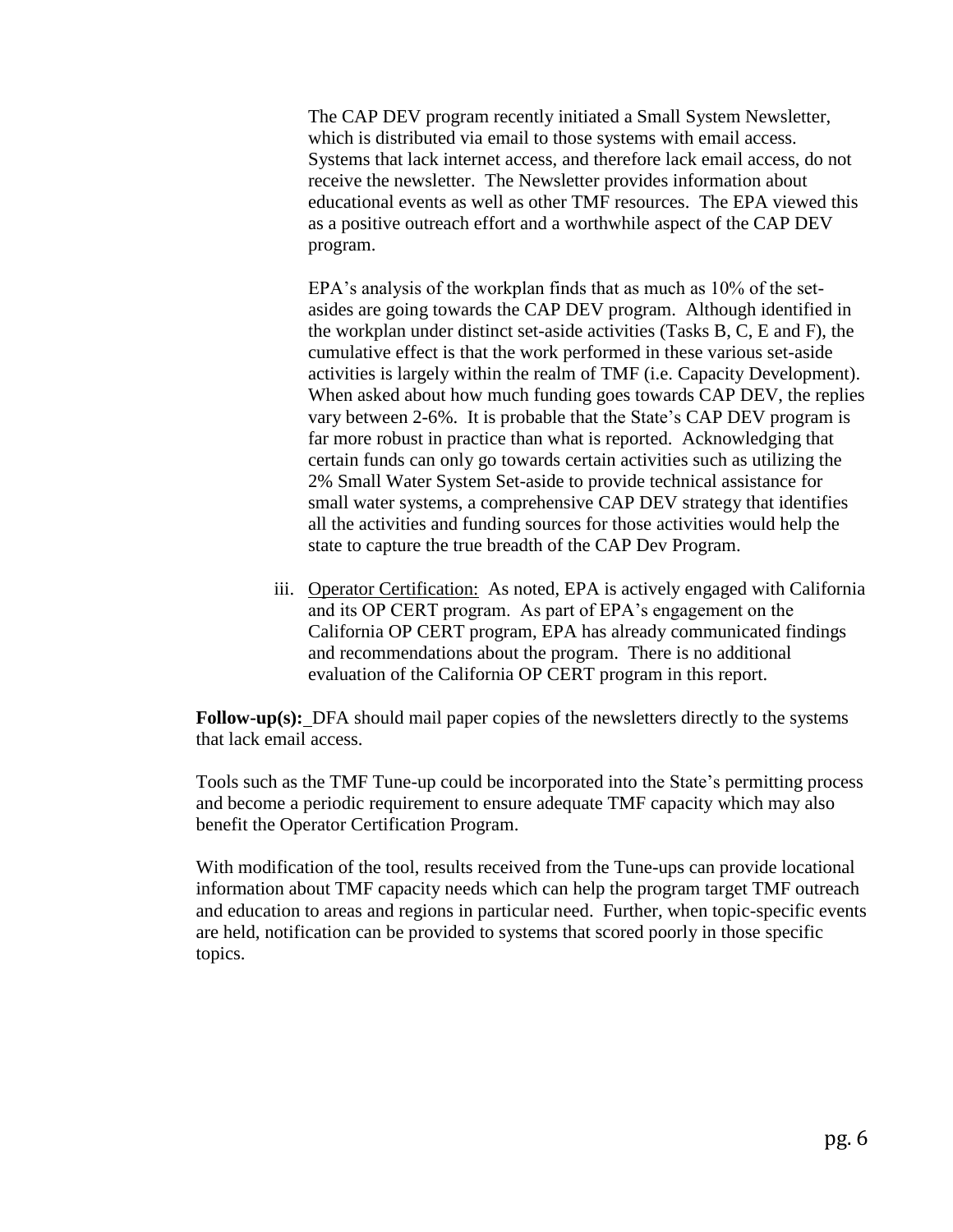The Capacity Development Strategy in its entirety should be re-evaluated and updated as appropriate. Among the updates, the program should include the institutional practices that have been adopted since inception of the program such as the Small System Newsletter and associate these activities with their respective funding sources. Guidance for coordination between DDW and DFA could also be incorporated into a CAP DEV strategy as a way to clarify roles and responsibilities.

b) DWSRF Coordination with Public Water System Support (PWSS) Program: The transfer of the Drinking Water Program from CDPH to the State Water Board has separated the SDWSRF and PWSS Programs. EPA recognizes the findings from the SFY 2013/2014 SDWSRF program review are not necessarily indicative of future performance and coordination due to functional modifications resulting from the transition of the both the PWSS and SDWSRF programs.

As previously noted, TMF assessments are required for both funding and permitting actions. Under the prior system, a CDPH engineer would oversee both funding and permitting aspects for systems, and would review the TMF Assessment in addition to all the supporting documentation prior to issuance of the Public Water System (PWS) permit and funding agreement. With the separation of the SDWSRF and PWSS program, EPA expressed some concern about potential duplication of effort and confusion for the drinking water systems with respect to the TMF assessments since both programs require the assessments for their respective actions and EPA remains unclear on how the two programs share information from the assessments when they are generated by the system.

**Follow-up**: The State Water Board may wish to consider establishing an MOU or SOP to support ongoing coordination between the DFA-SDWSRF and DDW-PWSS programs and ensure mutually reinforcing program operation. Whatever arrangement is reached by the State Water Board, it should, at a minimum, recapture the extent of coordination that existed prior to the transfer of the Drinking Water Program at both management and staff levels.

DFA and DDW should establish a Memorandum of Understanding (MOU) or another form of intra-agency guidance on how the TMF Assessment reviews will be handled to eliminate potential duplication of efforts as well as potentially divergent conclusions.

c) SDWSRF Coordination with PWSS Enforcement Program: EPA suggests better coordination between the SDWSRF program and the PWSS Enforcement program. Currently, when enforcement orders require capital improvements, the PWSS enforcement program requires a funding plan as a milestone in the process to return to compliance. It would then be the public water system's prerogative to select the best funding options for themselves. The enforcement staff did not appear to share with respondent systems information identifying SDWSRF as a funding source to resolve system compliance issues. Additionally, SDWSRF does not actively engage with the PWSS Enforcement program to provide a list of systems under orders so that the SDWSRF program could solicit these systems. However, upon consideration of the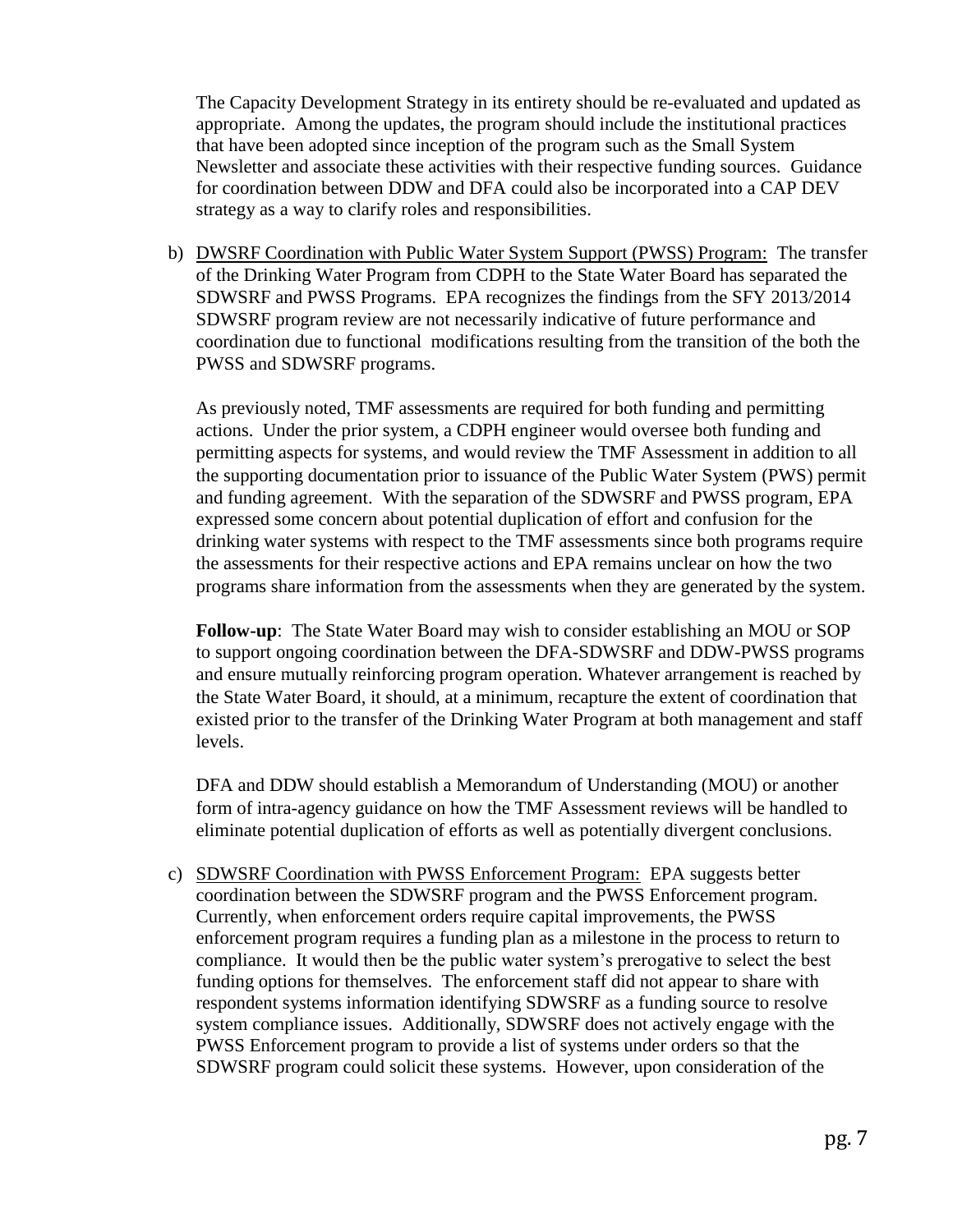question during EPA's interview with State Water Board staff, the staff stated that they would strongly consider adopting this practice.

The only set-aside assistance offered to systems facing enforcement/compliance issues is the CAP DEV Program. As previously noted, all CAP DEV Program referrals from District Engineers have been fully funded.

#### **Follow-up(s):**

The SDWSRF and PWSS Enforcement Programs could benefit from greater coordination where they discuss potential and recent enforcement actions. For example:

- 1) SDWSRF Program could recommend requirements to include in an enforcement action, such as a requirement to participate in a TMF Tune-up or other tool to help ensure sufficient system capacity;
- 2) Enforcement Program could distribute informational brochures on the SDWSRF Program to systems with compliance issues;
- 3) Enforcement Program could periodically (e.g. monthly) provide SDWSRF with a list of recent enforcement actions; and
- 4) SDWSRF Program could reach out to systems with compliance issues.

#### **B. Financial Management**

#### **1. State Match**

CDPH provided the appropriate 20 percent state match equal to each SDWSRF capitalization grant payment as required by 40 CFR  $\S 35.3550(g)$ . However, the SDWSRF did not draw the state match at the proper proportion and overdrew federal dollars by \$56,302.

When a loan recipient submits a request for reimbursement, CDPH must pay the claim with a combination of federal and state match funding or have already disbursed an entire federal capitalization grant's state match prior to reimbursing such a claim with 100% federal funds of such capitalization grant.

Based on the reconciliation by SDWSRF staff at the time of the cash draws, sufficient state match was identified for drawing 100% federal dollars. Reconciliation continued in SFY 2014/2015 at which time it was identified that the draws from the 2010 grant that occurred in SFY 2013/21014 were drawn without 100% of the state match fully disbursed. The resulting shortfall of state match disbursements was \$56,302. This was recognized as an improper payment and by January 2015 the SDWSRF had remedied this improper payment by reimbursing subsequent payment requests from loan recipients using 100% state match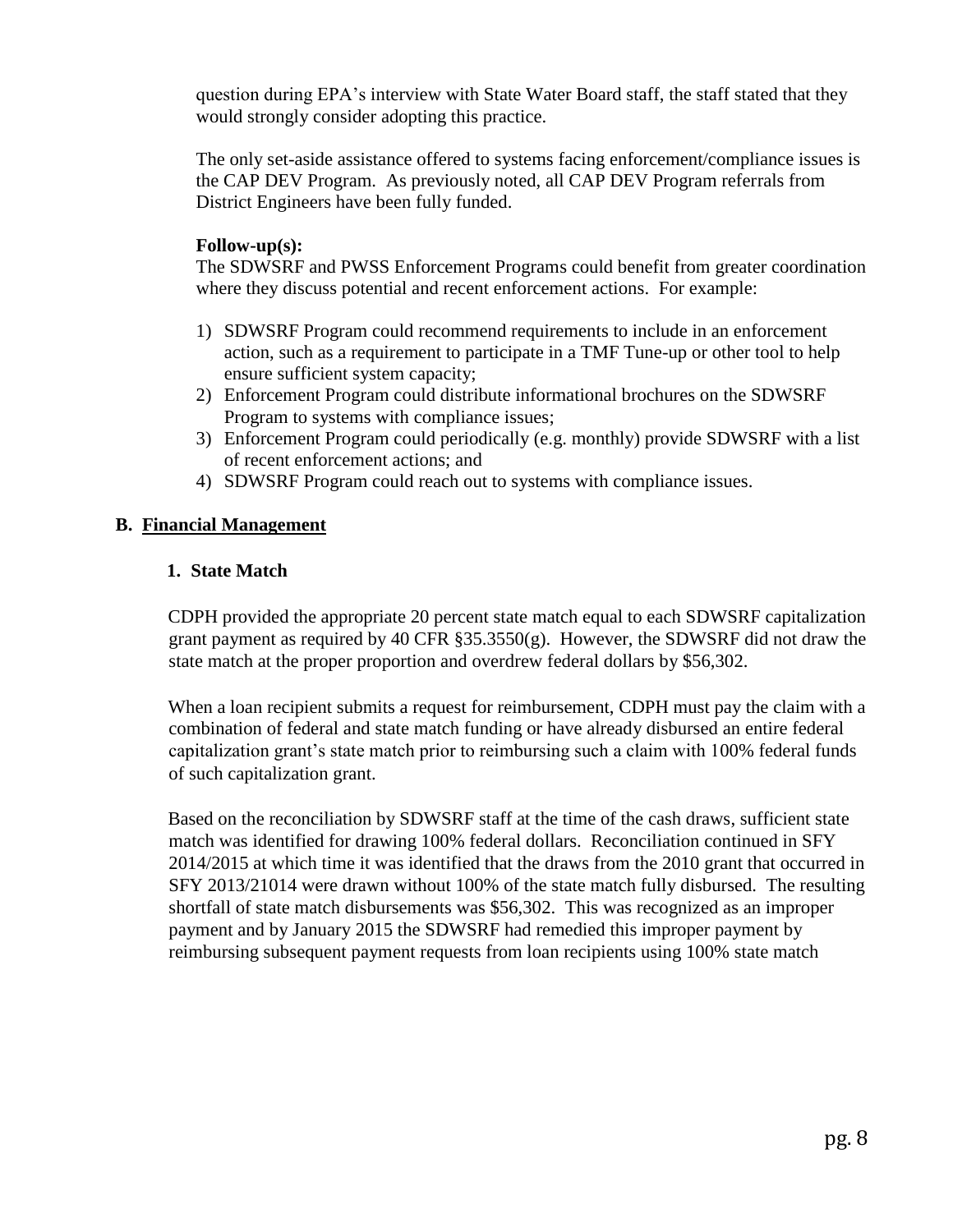funds. The total amount of federal and state match funds drawn are back in balance, and the SDWSRF is now paying payment requests in accordance with the federal requirements.

**Follow-up:** EPA has received and accepted from CDPH detailed expenditure transaction sheets as evidence of satisfactorily correcting the improper payment due to disbursing 100% of the federal grant prior to disbursing the full state match. EPA appreciates CDPH's rapid correction of this problem. EPA understands that the SDWSRF intends to draw the entire amount of its required state match in advance of drawing federal funds. Each year, initial payment requests will be funded with 100% state match funds. Once all state match funds have been drawn, subsequent payment requests will be funded with 100% federal funds. CDPH is reminded to identify in future SDWSRF Intended Use Plans the calculation of proportionate federal share and state match share as required under 40 CFR  $\S 35.3560(g)$ .

### **2. Rules of Cash Draw and Improper Payments**

Cash draws from the federal treasury for DWSRF expenses must be based on eligible incurred project or set-aside costs. Any inconsistency between the eligible incurred cost, the allowable draw proportion, and amount drawn is considered an improper payment. EPA's oversight of the DWSRF program includes reviewing state cash draws to protect against waste, fraud and abuse, and to minimize and document improper payments.

To comply with the Improper Payments Elimination and Recovery Act 2012 and implementing requirements established by the Office of Management and Budget to evaluate improper payments, EPA is required to perform transaction testing of separate payments for state base and ARRA DWSRF funded transactions annually.

EPA tested a total of eleven SDWSRF cash transactions comprised of both ARRA and base funded transactions as described in Table I. Of the eleven transactions selected, nine cash draws were selected through statistical sampling. The other two draws randomly selected were from the ARRA funds and were reviewed to confirm the eligibility of expenses paid by the SDWSRF program.

| <b>Total</b><br>Number of<br><b>Transactions</b> | <b>Transactions Selected</b>                           |                                            | Dollar Amount of<br><b>Improper/Proper</b><br><b>Transactions Identified</b> |              |             |                 |             |
|--------------------------------------------------|--------------------------------------------------------|--------------------------------------------|------------------------------------------------------------------------------|--------------|-------------|-----------------|-------------|
| <b>Tested</b>                                    |                                                        |                                            | Improper                                                                     |              |             | <b>Proper</b>   |             |
| <b>Base and</b><br><b>ARRA</b>                   | <b>Base</b><br><b>Statistically</b><br><b>Selected</b> | <b>ARRA</b><br>Randomly<br><b>Selected</b> | <b>Base</b>                                                                  | <b>ARRA</b>  | <b>Base</b> |                 | <b>ARRA</b> |
| 11                                               | 9                                                      | 2                                          | \$519,530.45                                                                 | \$160,539.37 |             | \$11,263,194.04 | \$89,595.74 |

 **Table I. SDWDRF SFY 2014 Cash Transactions Tested** 

EPA reviewed all of the invoices or accounting records associated with each cash draw. This effort was conducted on February 9-13 and February 24-25, 2015. In addition, the state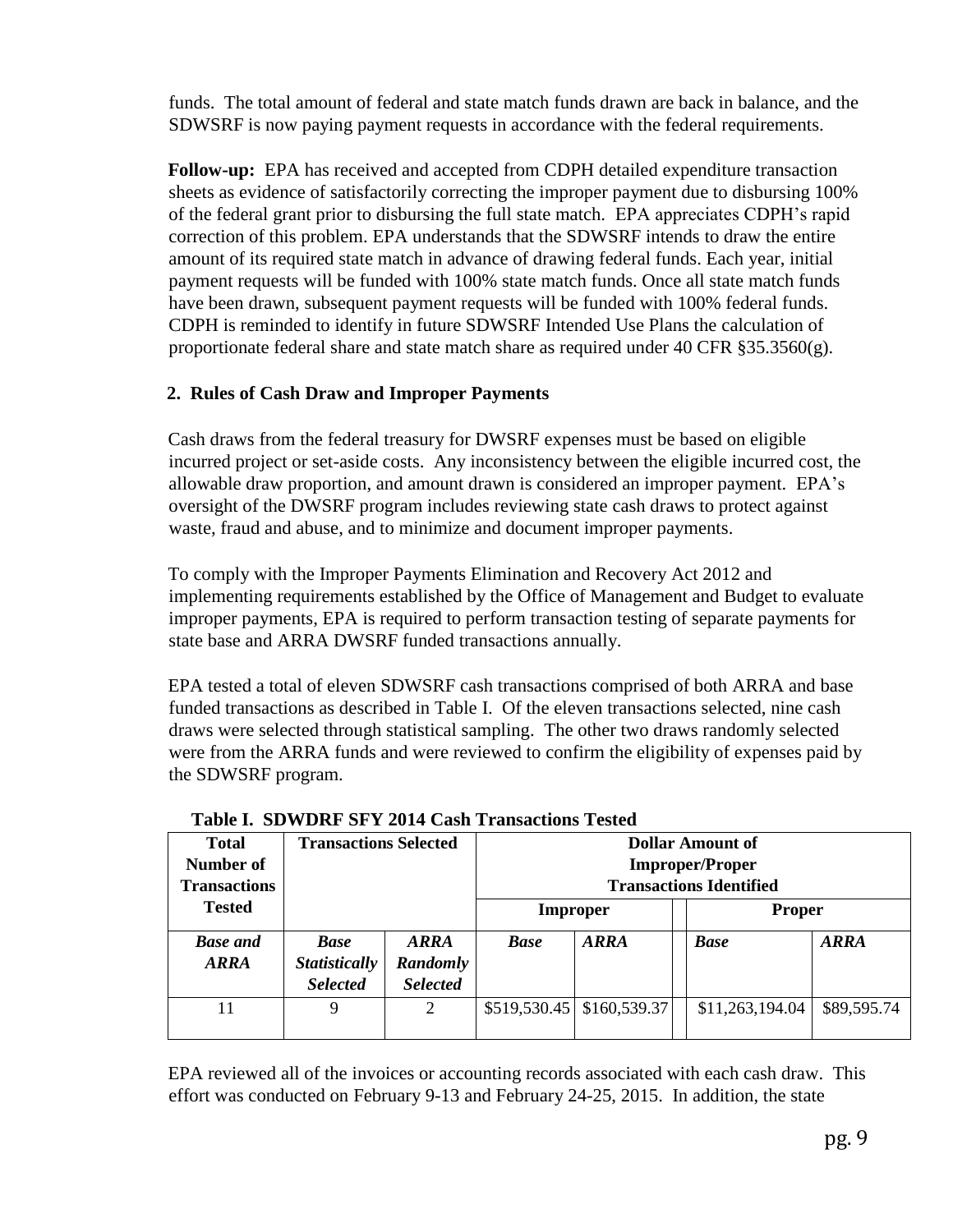provided substantial information and additional back-up documentation via email in the following weeks to clarify issues. As noted in Table II, EPA identified a total of \$680,069.82 in improper payments that occurred during SFY 2014. This SFY's improper payment amount is substantially less than the previous two years, which consisted of combined improper payments totaling over \$18 million.

The SFY 2014 improper payments identified occurred because of the following reasons: 1) the SDWSRF did not draw the state match at the proper proportion and overdrew federal dollars by \$56,302; 2) the State miscalculated and overpaid a claim to the City of Santa Barbara by \$80.00; 3) there was an underdrawn and two overdraws of ARRA funds totaling \$160,539.37; and, 4) the State overdrew federal dollars in the amount of \$463,148.45. The transaction testing worksheets for each ARRA and base cash draw tested can be found in Attachments B and C, respectively. Also, a summary chart of the improper payments and their resolution is included in Attachment D, *Chart of Improper Payments and Payment Resolution.*

Concerned with its history of improper payments, CDPH undertook fundamental SDWSRF program and organizational restructuring, along with staffing and operational changes. These changes included the restructuring of the Fiscal Services Unit, the creation of the Disbursement Unit, and the hiring of a Financial Operations and Infrastructure Support Branch Chief, and Infrastructure Funding and Administrative Section Chief. These positive changes proceeded the transfer of the SDWSRF program to the State Water Board, and have greatly improved the overall financial administration and operations of the program. For example, these constructive initiatives have reduced the amount of time to process claims, reduced the number of accounting and transaction errors, and enhanced financial modeling and cash flow projections. In light of the SDWSRF program's transition from CDPH to the State Water Board, the program has provisionally adopted the CA Clean Water SRF eligibility guidelines to the SDWSRF, and has adopted new payroll allocation procedures. The State Water Board will continue to refine accounting protocols to ensure compliance with the federal DWSRF program cash draw rules and reduce the occurrence of improper payments.

**Follow-up:** The SDWSRF remedied their improper payment amount of \$680,069.82 by reimbursing subsequent payment requests from loan recipients using 100% state match funds, off-setting the amount of a future claim, or reconciling the account balances. The program provided documentation or references as evidence of satisfactorily correcting these improper payments. The total amount of federal and state match funds drawn are back in balance, and the SDWSRF is now paying payment requests in accordance with the federal requirements. EPA encourages the SDWSRF to continue to monitor the payment of claims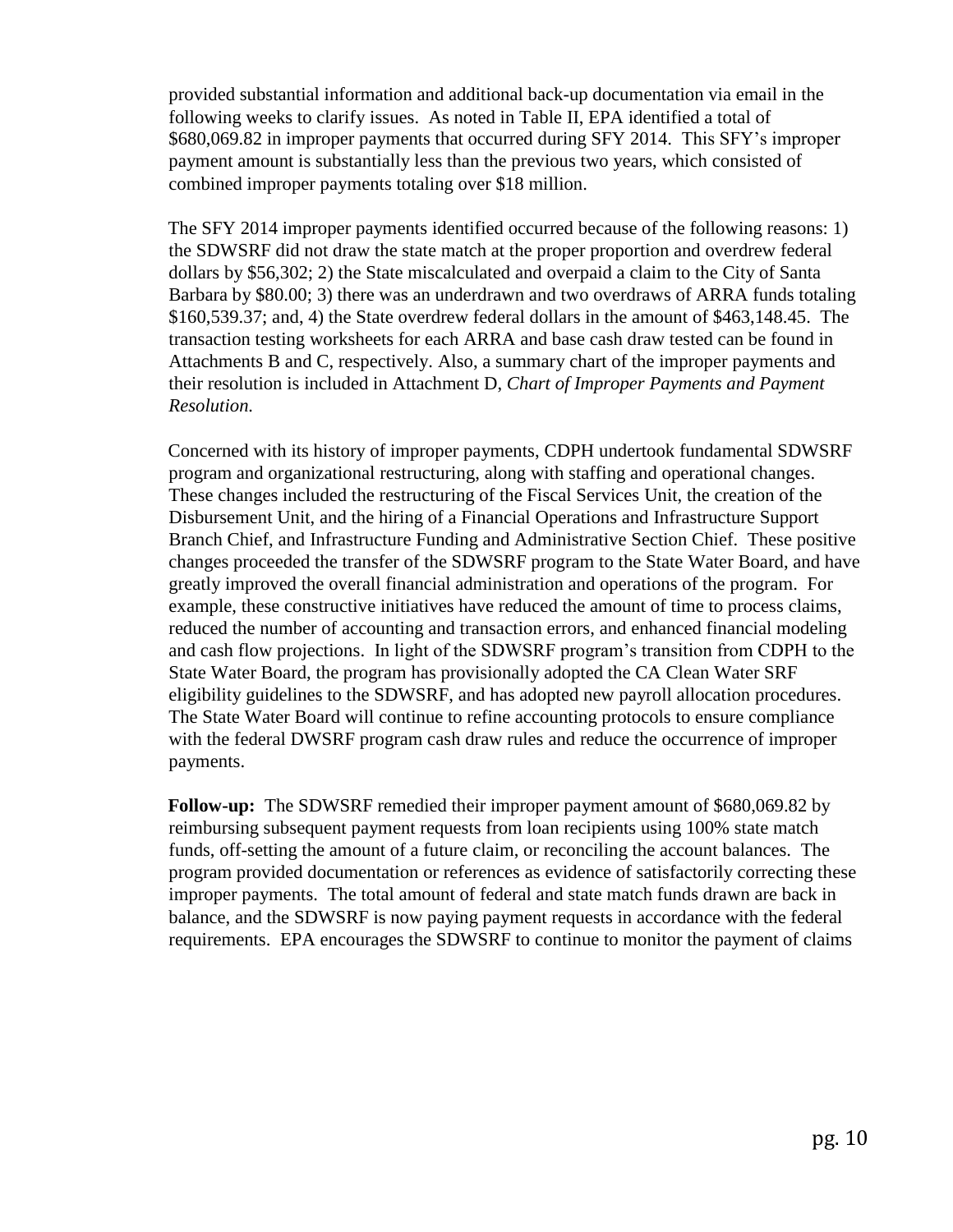**a**nd cash draw transactions, and install the necessary internal controls to avoid improper payments.

### **3. Timely and Expeditious Use of Funds**

A State must agree to commit and expend all funds as efficiently as possible and in an expeditious and timely manner. Timely and expeditious use of the funds is critical to maximizing the use and effectiveness of DWSRF assets and in meeting the public health needs of the State per 40 CFR § 35.3550(l).

On April 19, 2013, EPA found the CDPH SDWSRF in non-compliance with the federal regulation and the terms and conditions of the capitalization grant agreement governing expeditious and timely use of the DWSRF funds. The Notice of Non-compliance noted that the SDWSRF is faced with major cash flow and fund management challenges, such as (1) optimizing and aligning the rate at which loans are committed and disbursed with the funding capacity of the fund; and (2) balancing the need to disburse federal funds quickly while ensuring that recycled and other non-federal funds are also used in a timely and expeditious manner.

In response to the Notice of Non-compliance and in accordance with 40 CFR § 35.3585(c), CDPH submitted the CAP to EPA, addressing the elements required in the Notice of Non-Compliance to improve its financial management and performance of the program. The SDWSRF performed well in SFY 2013/2014 and exceeded the binding commitment goal set in the CAP by over \$96 million. This is a commendable accomplishment that has improved the pace of the program.

As developed through the State/EPA SRF Workgroup, several DWSRF financial performance indicators are incorporated in the DWSRF National Information Management System (NIMS) and used annually to measure the progress of the DWSRF program. These financial indicators serve as tools to help understand and assess state programs. In general, these indicators are used as a suite, and not individually. EPA considers all the indicators together to gain a comprehensive picture of the State's program. Because every state program is unique in structure and circumstances, it is often helpful to look at a state's performance year-to-year to note possible trends in addition to comparing the state's performance to national averages.

The DWSRF financial indicators for states that have not leveraged such as California, show that California's SFY 2013/2014 DWSRF performance varies, see Table II. California made significant improvements over its previous year's performance, and now exceeds the national average for pace or fund utilization rate. However, when compared to the national averages for non-leveraged states, the SDWSRF remains below the national averages for the other performance indicators.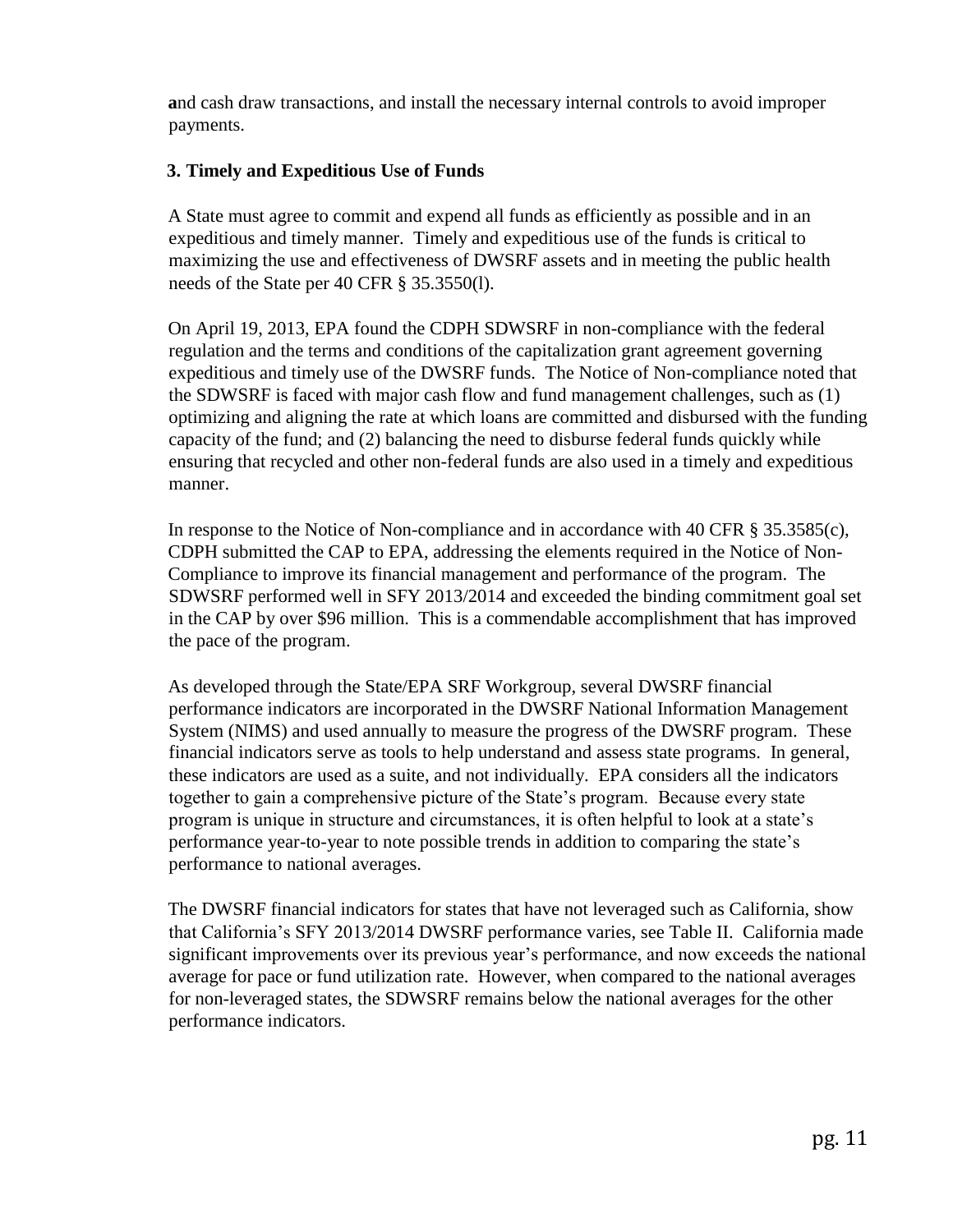|                                       | <b>June 2013</b> |                   | <b>June 2014</b> |            |
|---------------------------------------|------------------|-------------------|------------------|------------|
| <b>DWSRF Performance</b>              | <b>National</b>  | <b>California</b> | <b>National</b>  | California |
| <b>Measures - Cumulative</b>          | Average          |                   | Average          |            |
| <b>Fund Utilization Rate</b>          | 87.4%            | 95.4%             | 92.0%            | 108.1%     |
| Disbursements as % of Assistance      | 81.1%            | 67.9%             | 79.6%            | 64.5%      |
| Provided                              |                  |                   |                  |            |
| Set-aside Spending Rate               | 80.5%            | 77.3%             | 85.5%            | 83.8%      |
| Return on Federal Investment          | 125.5%           | 108.3%            | 126.6%           | 107.5%     |
| <b>DWSRF Unliquidated Obligations</b> | 11.3%            | 25.9%             | 8.5%             | 16.6%      |
| As a % of Federal Cap Grants          |                  |                   |                  |            |
| \$ Amount of DWSRF Unliquidated       | \$1.78           | \$377.9           | \$1.4            | \$255.8    |
| Obligations (not calculated as an     | billion          | million           | billion          | million    |
| average)                              |                  |                   |                  |            |
| Unliquidated Obligations (federal     |                  | 69.0%             |                  | 51.0%      |
| only)* based on federal fiscal year,  |                  |                   |                  |            |
| $1 \text{ Oct} - 30$ September        |                  |                   |                  |            |

**Table II. Performance Measures California SDWSRF** 

\*Based on a 7-year average

**a. Fund Utilization Rate:** Fund utilization rate or pace of the program represents the cumulative assistance committed as a percentage of cumulative SRF funds available for projects. It is one indicator of how quickly funds are made available to finance DWSRF eligible projects and reflects a state's ability to utilize funds in a timely and expeditious manner.

As described in the CAP, CDPH has taken steps to improve its commitment and utilization of funds. The NIMS report showed that SDWSRF fund utilization rate progressively and substantially over the past couple of years. EPA commends the CDPH for this rapid improvement. CDPH has demonstrated additional programmatic strides by exceeding the EPA corrective action requirement of executing \$260 million in assistance agreements by actually funding over \$365 million in agreements by June 30, 2014.

**Follow-up:** Successful completion of the following CAP deliverables aimed at improving fund utilization will satisfy the required follow-up:

ATTACHMENT E, *Corrective Action Plan*, Items # 9, 10, 11, 15, 16, 17, 18, 19, 20, 24, 25, and 26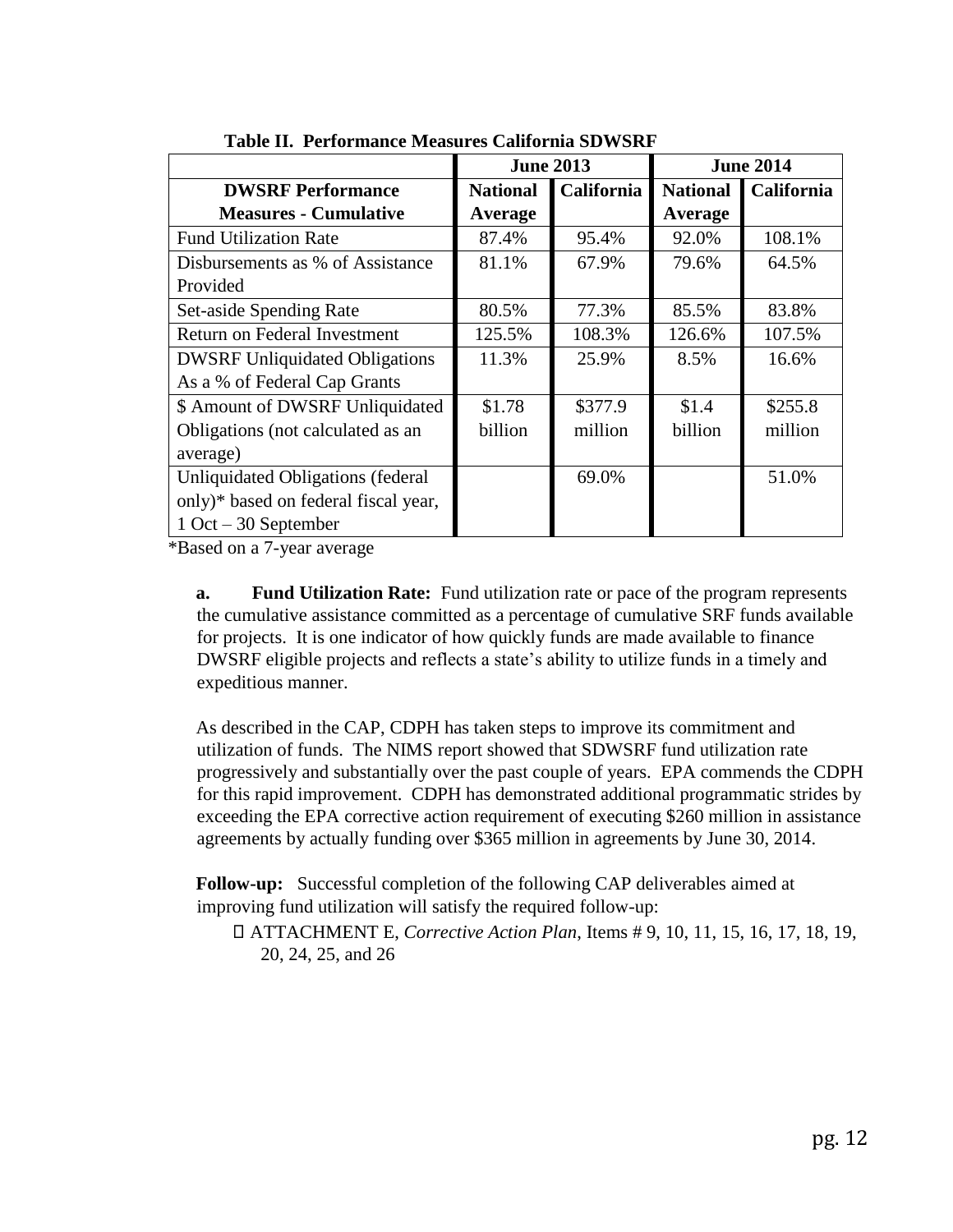**b. Unliquidated Obligations (ULO) – Use of Federal and Non-federal Funds:**  As of May 5, 2011, EPA has established new federal fund utilization expectations for water programs, consisting of two inter-related elements. The first element is to accelerate the pace of fund obligation with a long-term goal of obligating all federal funds during the fiscal year in which they are appropriated. For the past five years, the California SDWSRF program has applied for (and EPA has therefore obligated) all federal funds during the fiscal year in which they were appropriated.

The second element is to encourage and monitor the prompt and full utilization of federal funds. One measure of the prompt and full utilization of federal funds is unliquidated obligations (ULO). Funds that EPA has awarded to a state in a capitalization grant, but that the state has not yet drawn from the U.S. Treasury, are considered ULO. Although not a formal performance indicator under the DWSRF program, EPA has placed an increasing emphasis on managing ULOs in response to the attention ULO have received.

To further promote the goal of reducing ULO under the DWSRF, the Office of Ground Water and Drinking Water (OGWDW) established a national strategy that was put forward in a memorandum from Peter Grevatt, Director of the OGWDW, and dated April 14, 2014 (Attachment G). The DWSRF ULO reduction strategy is directed to the timely expenditure of federal funds and to support a broader collective goal of maximizing the use of all DWSRF resources to advance investment in the reliable delivery of safe drinking water to the American people.

The strategy focuses on two key objectives: 1) liquidation of past years' grant funds; and 2) maintenance of lower levels of ULO in future years. The strategy aims to reduce DWSRF ULO for both loan and set aside funds to lower yet practical levels, targeted to occur within financially manageable timeframes as indicated by the experience of states with low ULO, while respecting that there will be differences among states. This aim is conveyed in the strategy's objectives:

- (1) Full utilization of funds from previous DWSRF grants (FY 2013 and prior years' funds) by the end of September 2016.
- (2) Complete draw down of funds from future years' grants within two years from the date of grant award.

This strategy is for immediate implementation and EPA Region 9 has conferred closely with states in our Region to ensure that ULO reduction practices are in place to achieve the strategy's objectives.

The SDWSRF program is moving towards meeting the strategy's first objective of using funds from previous DWSRF grants by the end of September 2016. The SDWSRF program closed out the FY 2009 capitalization grant in SFY 2013/2014. This capitalization grant consisted of the allotments from federal fiscal years 2008 and 2009, which totaled over \$132.8 million. Of the remaining four (4) capitalization grants, two (2) were closed in SFY 2014/2015 and two (2) remain open with a total ULO balance of approximately \$87.6 million.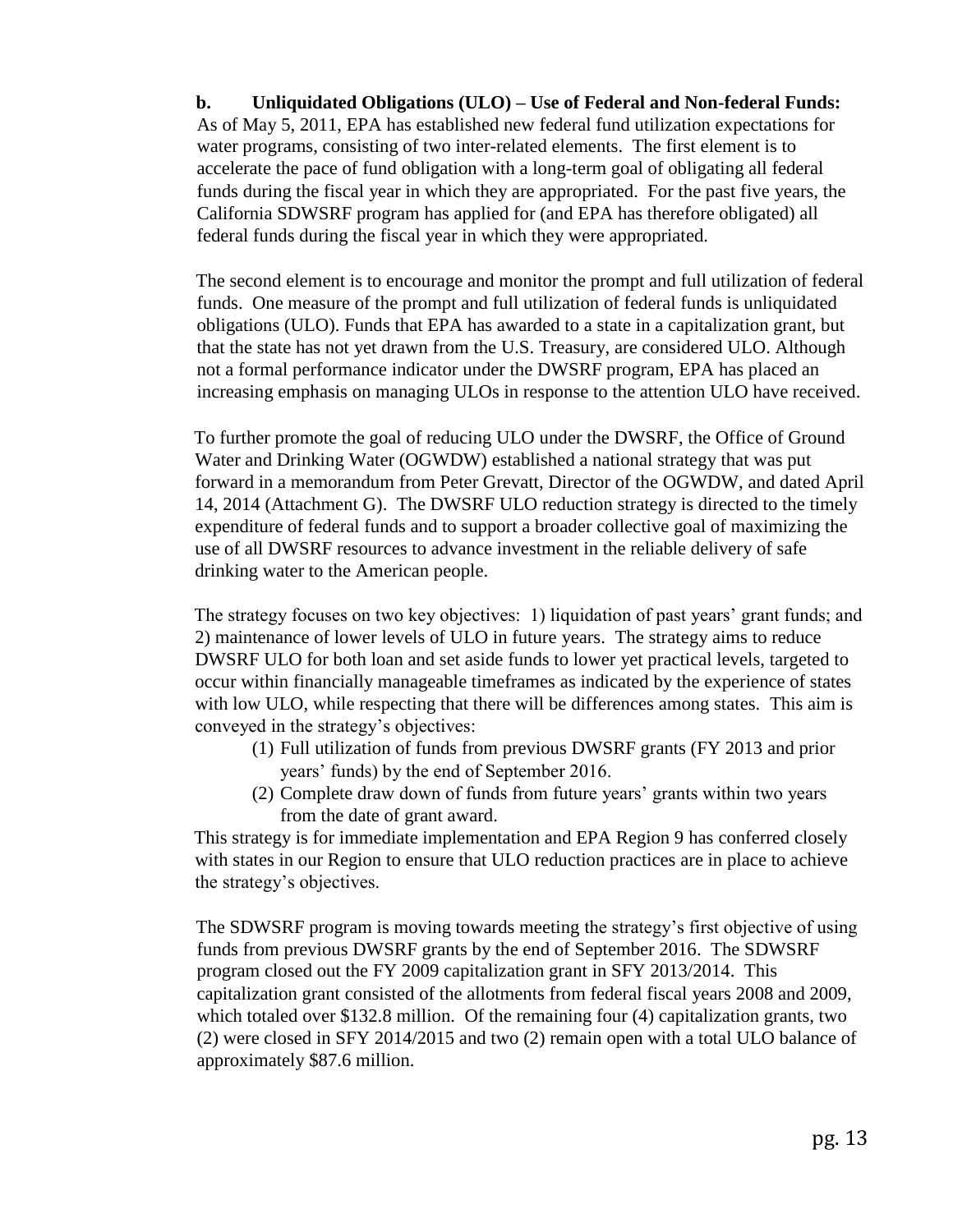As required by CAP item 21, the SDWSRF developed a quarterly schedule of estimated federal cash draws for SFY 2015/2016, which are based upon estimated project disbursements derived from the cash-flow model analysis. This quarterly schedule shows that the SDWSRF will draw an estimated \$183.5 million in federal funds by June 30, 2016, well above the ULO balance of \$87.6 million. In doing so, the SDWSRF will fully use all funds from FY 2013 and prior years' grants by the end of September 2016 to meet both the objectives of the strategy and the CAP.

The CAP commitment goal, item no. 29, of having a balance of no more than \$160 million in federal funds by June 30, 2016 supports the second objective of EPA's ULO reduction strategy. The SDWSRF has taken major steps to monitor project and disbursement activity to ensure that this CAP goal is met. The SDWSRF's ability to reduce the dollar amount of ULO to \$255.8 million in SFY 2013/2014 compared to \$377.9 million a year earlier demonstrates their commitment to meeting the CAP and the intent of the ULO reduction strategy. Monthly meetings between EPA and the State Water Board to review CAP deliverables helps closely monitor the SDWSRF progress in meeting this objective.

**Follow-up:** While EPA nationally is paying particular attention to unliquidated federal funds, the requirement to expend funds in an efficient and timely manner applies to state match, recycled and other non-federal funds as well. As such, EPA encourages the SDWSRF to continue its efforts to implement progressive program improvements that will efficiently use all funds. Likewise, EPA encourages the SDWSRF to continue its efforts to quickly and efficiently spend down federal funds from previous SDWSRF grants to meet the required objectives of the CAP and the September 2016 target date expressed in the ULO reduction strategy.

While the SDWSRF CAP goal of having a balance of available federal funds that does not exceed \$160 by June 2016 helps support the ULO reduction strategy, beginning in SFY 2015/2016, the SDWSRF program must adhere to the reduction strategy benchmark of completely drawing down funds from future years' grants within two years from the date of grant award.

The following CAP deliverables aimed at improving the disbursement of all funds help satisfy the required follow-up:  $\Box$  ATTACHMENT E, *Corrective Action Plan*, Items #12, 13, 14, 17, 21, 22, 23, 27, 28, and 29.

**c. Disbursements as a Percentage of DWSRF Assistance – Based on Cumulative Activity:** While the fund utilization indicator reflects how quickly the SDWSRF commits funds to projects by signing assistance agreements, the disbursement rate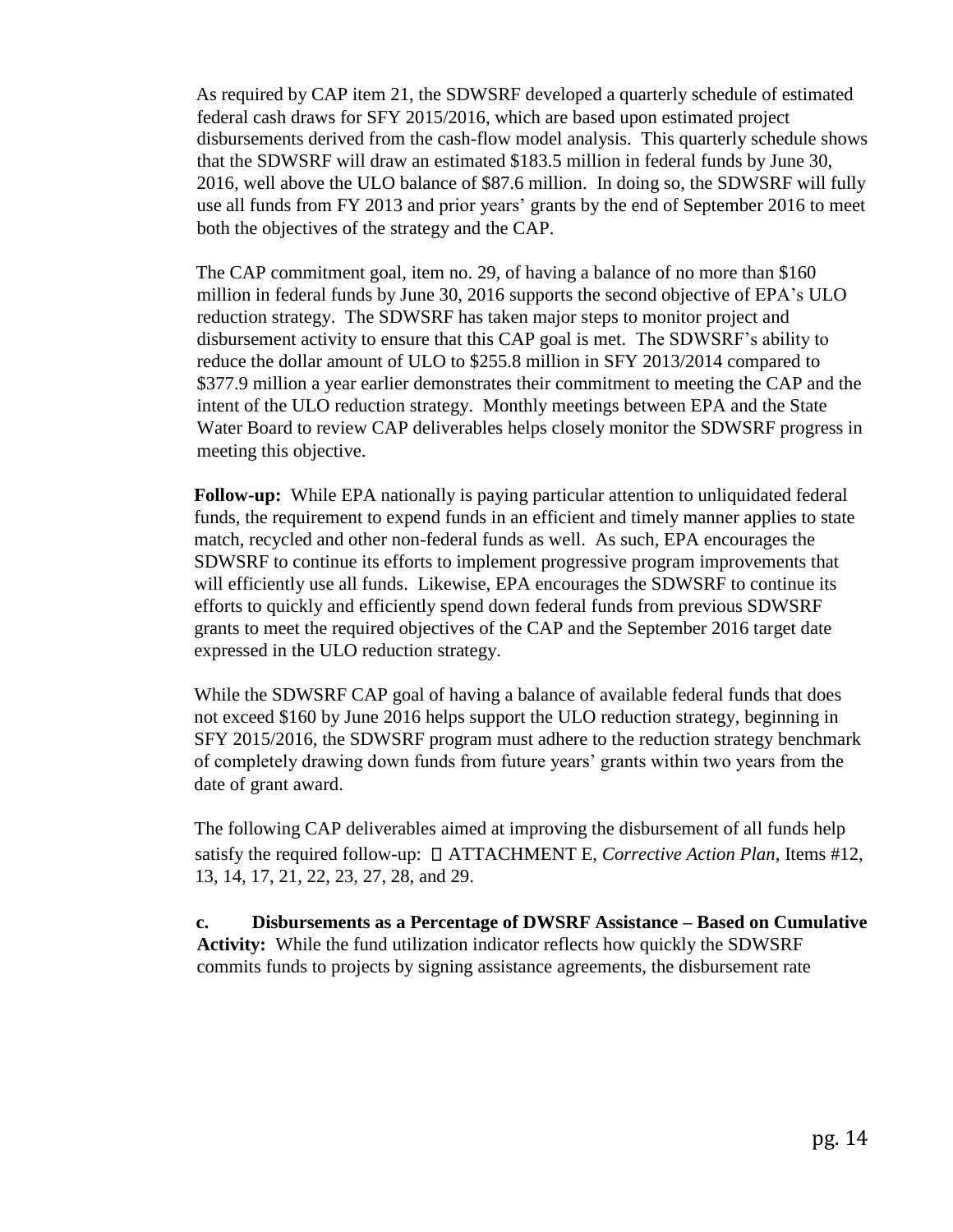reflects how quickly the SDWSRF disburses funds to systems. In the case of California, the SDWSRF disbursed \$201 million in funds in SFY 2013/2014, resulting in a disbursement ratio of 65%, which is slightly below the previous year's value of 68% and the national average of 80%. The reason for SDWSRF's lower disbursement rate stemmed from the substantial increase in executed assistance agreements that have not yet moved to the disbursement cycle. An increase in disbursements is expected to occur in SFY 2014/2015 once projects begin, costs are incurred, and claims are submitted for reimbursement. The State's recent achievements of closing a number of high dollar value assistance agreements has demonstrated and ensured improved future performance in the rate SDWSRF funds are disbursed to systems.

**Follow-up:** The actions needed to address disbursements as a percentage of DWSRF assistance are the same as those listed above for ULOs, paragraph 2.b.

**d. Set-aside Spending Rate – Based on Cumulative Activity:** Expressed as a percentage, this indicator reflects the rate at which set-aside funds are disbursed to assist state and local activities. For the SDWSRF, the 2014 NIMs report shows a ratio of 83.8%, slightly below the national average of 85.5% but a significant improvement over the previous year's value of 77.3%. The spending rate improvement is in part a result of CDPH's efforts to hire skilled staff to reconcile and manage these accounts.

**Follow-up:** Successful completion of the following CAP deliverables aimed at improving the disbursement of set-aside funds will satisfy the required follow-up: ATTACHMENT E, *Corrective Action Plan*, Items #14, 23, and 28

**e. Return on Federal Investment:** This indicator represents the cumulative assistance disbursed as a percentage of cumulative federal cash draws. This indicator is designed to show how many dollars of assistance were disbursed to eligible borrowers for each federal dollar spent. States with a direct loan program should have an expected value for this indicator of above 120%, which reflects the 83% federal and 17% state contribution ratio for funding projects along with any repayments. States that leverage should also have a higher value than 120% because they have more funds available relative to the amount of federal and state match funding than non-leveraged states.

This indicator estimates how many dollars in environmental investment have been generated for every federal dollar spent through the program. In the case of the SDWSRF, its SFY 2013/2014 cumulative return on federal investment was 107.5%. Based on this performance, EPA concluded that for every federal dollar spent by the SDWSRF there was \$1.08 of environmental investments created. CDPH's use of federal dollars to resolve drinking water problems and improve infrastructure is below the expected standard of 120% and the national average for nonleveraged states of 126.6%. This indicator also suggests that a low amount of non-federal SDWSRF dollars were disbursed to eligible borrowers. The substantial increase in executed assistance agreements that have not yet moved to the disbursement cycle, coupled with the disproportional draw of federal and state match funds, has skewed and effected the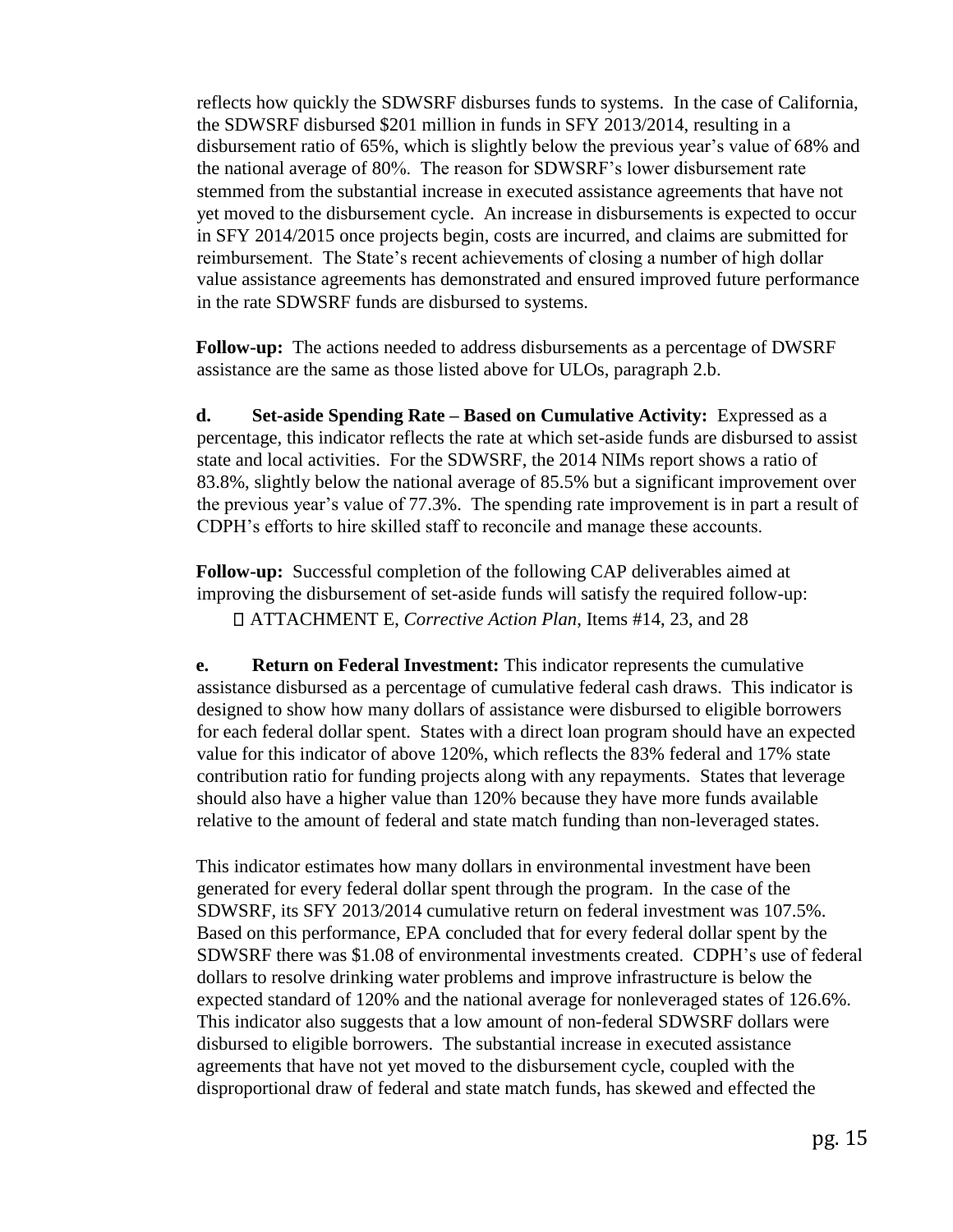amount of environmental dollars created. An increase in disbursements is expected to occur in SFY 2014/2015 once projects begin, costs are incurred, and claims are submitted for reimbursement.

**Follow-up:** The actions needed to address return on federal investment are the same as those listed above to increase fund utilization and reduce ULOs, paragraphs 2.a and 2.b.

### **C. Project File Review**

EPA's review of project files found the projects to be eligible and in compliance with the program requirements. The project file review checklists for each of the projects listed below can be found in Attachments F.

#### **1. Base Program**

**a. San Lucas WD, project #2701676007P -** \$440,000 in SDWSRF funding was used to pay for a planning study to evaluate alternatives to solve nitrate compliance problems, options include treatment, new well, and consolidation.

**b. Cutler PUD, project #541001-003C -** \$997,693 in SDWSRF funding was used to replace existing undersized mains with 8-inch diameter mains.

#### **2. ARRA Program**

**a. Downieville PUD, project cost \$144,504.** The Downieville PUD installed a disinfection contact tank to ensure water safety.

**b. Tennant Community Services District, project cost \$1,804,050.** The Tennant CSD project consisted of constructing a new well and a water tank so that a "boil water advisory" was no longer required

#### **IV. Conclusion**

EPA conducted an annual review of the SDWSRF Program base and ARRA activities in accordance with EPA's SRF Annual Review Guidance. Based upon the file reviews, on-site project file reviews and interviews, EPA concludes that the State of California met all program requirements for the review period, with the following exceptions, which are to be addressed in the SFY 2014/2015 Annual Report: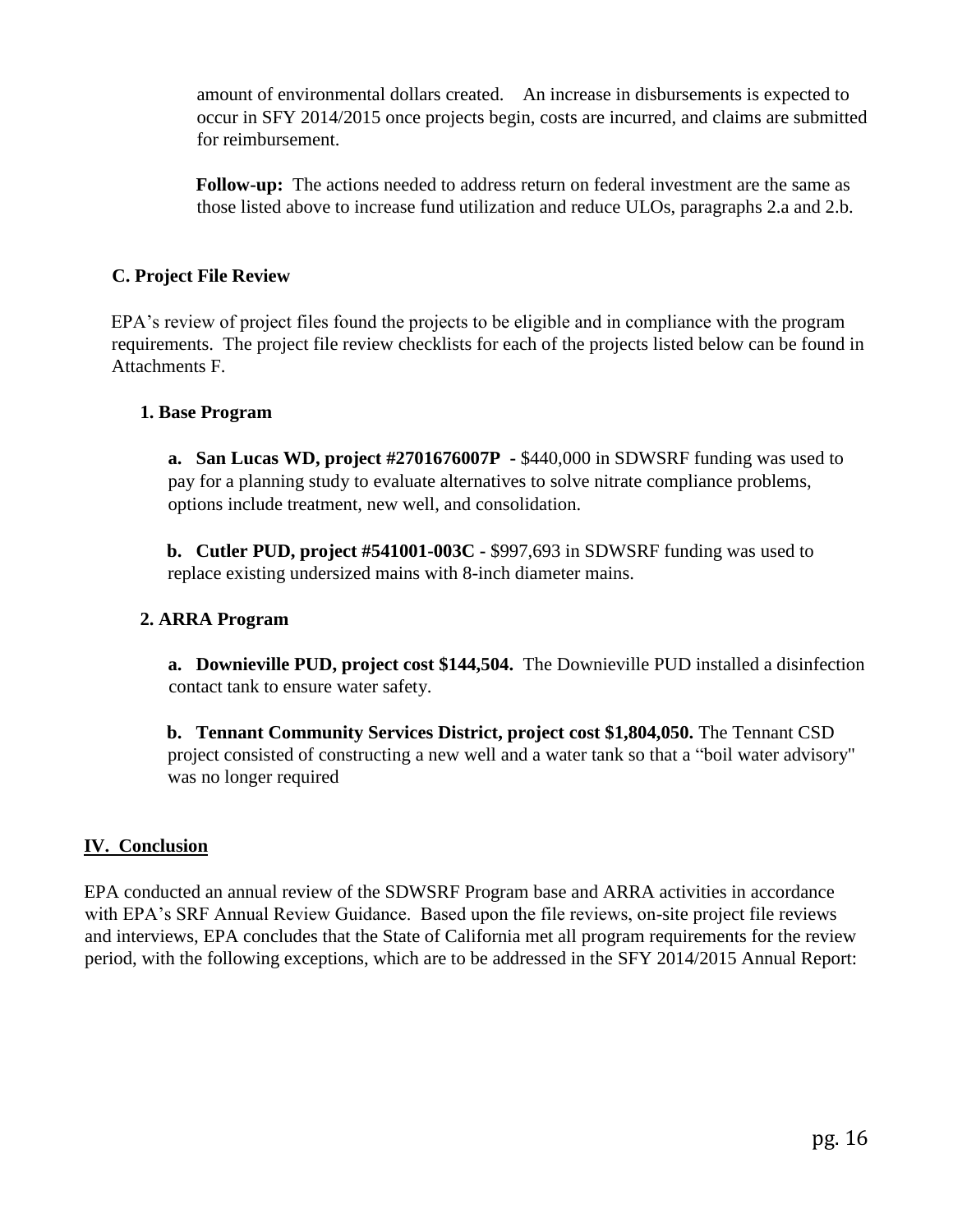- **Rules of Cash Draw and Improper Payments –** *EPA encourages the SDWSRF to continue to monitor the payment of claims and cash draw transactions, and install the necessary internal controls to avoid improper payments. EPA requests that State Water Board provide an update on the upgrade of its SDWSRF claim processing, payment, and internal control procedures in their SFY 2014/2015 Annual Report.*
- **Set-Asides –** *EPA encourages the SDWSRF to establish funding protocols and intraagency guidance on various operational and financing activities between the lead agencies for the SDWSRF program, and the PWSS and Capacity Development programs. EPA asks that the State Water Board provide an update to this suggestion in its* SFY *2014/2015 California SDWSRF Annual Report.*
- **Unliquidated Obligations** *EPA encourages the SDWSRF to continue its efforts to implement progressive program improvements and cash management strategies that will support EPA's DWSRF ULO Reduction Strategy beyond 2016, and the sound financial stewardship of federal funds.*
- **CAP Deliverables -** *EPA encourages the SDWSRF program to closely monitor the activities of the CAP to ensure the satisfactory and timely completion of its deliverables and the program's return to compliance with the requirements of the Safe Drinking Water Act and the federal DWSRF program.*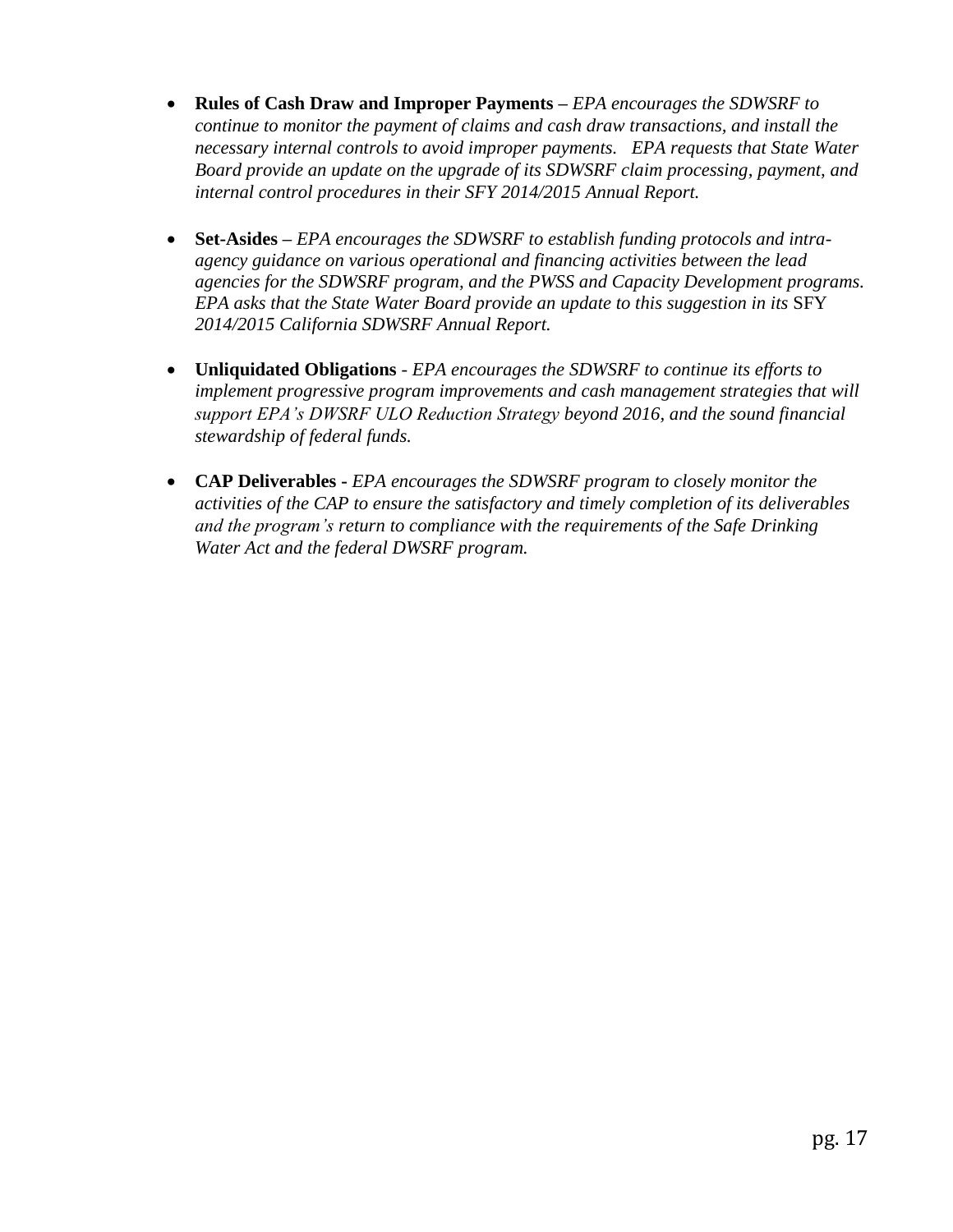**Attachment A** EPA Annual Report Program, Financial and Set-aside Review Checklist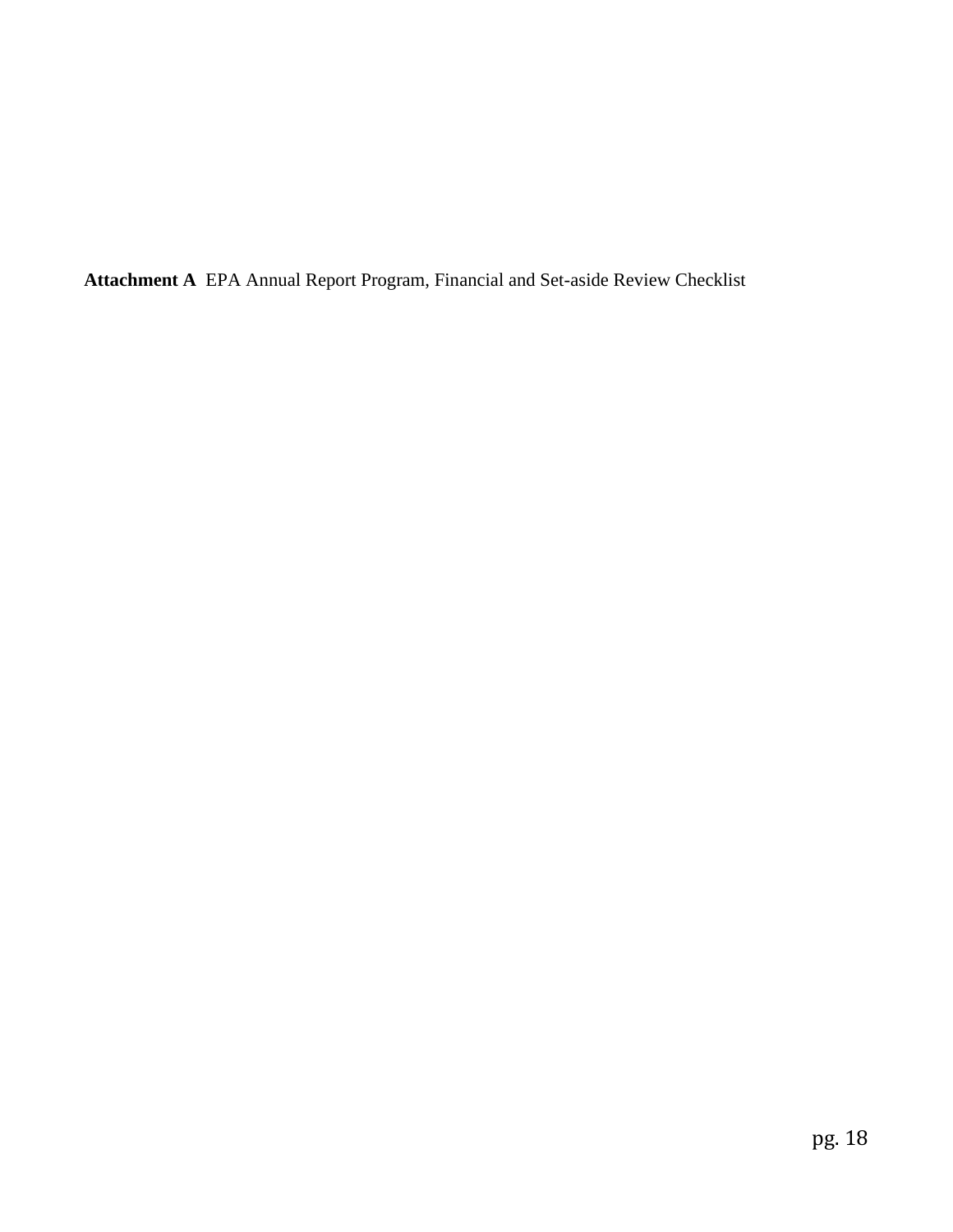**Attachment B** Transaction Testing Worksheets - ARRA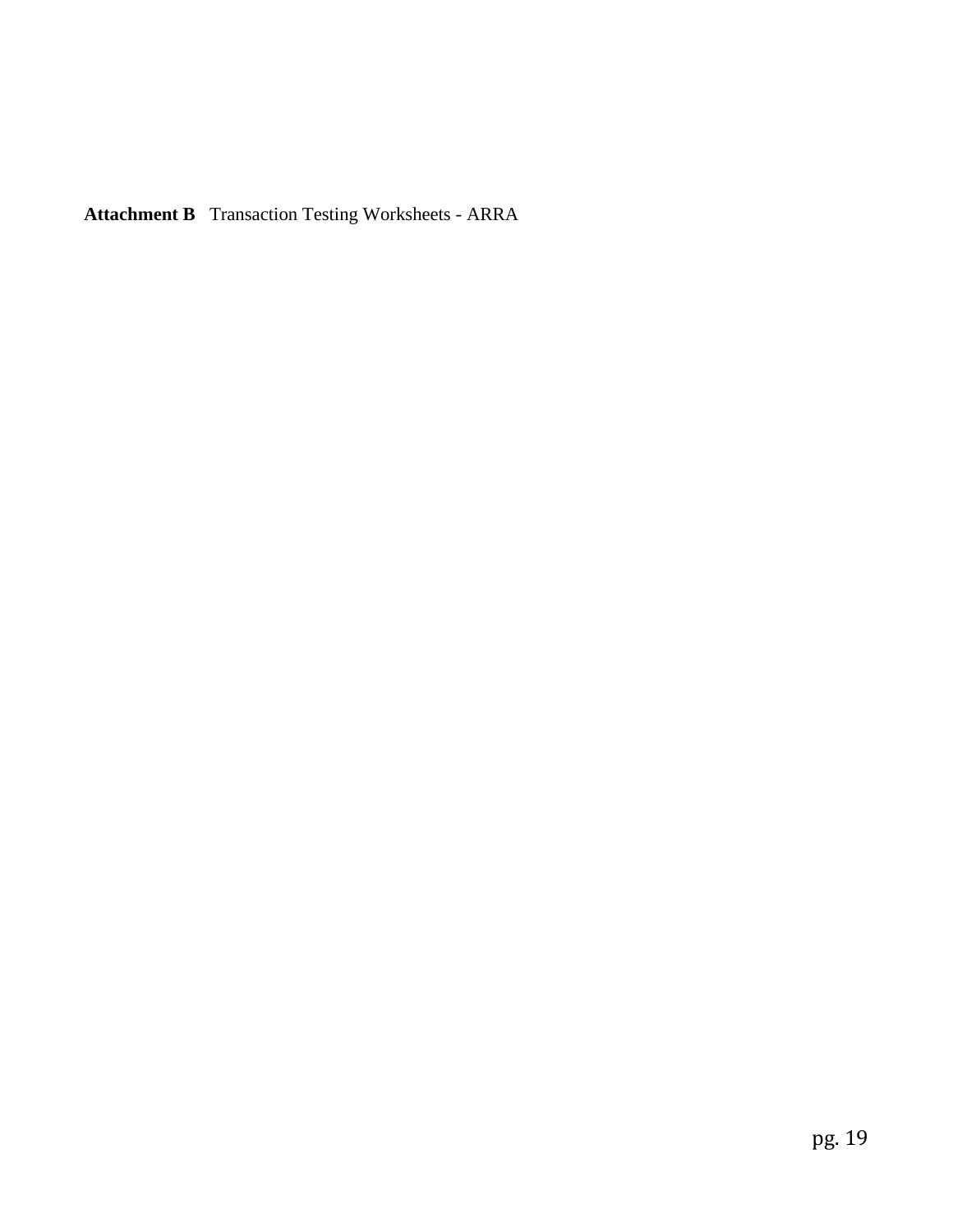**Attachment C** Transaction Testing Worksheets – Base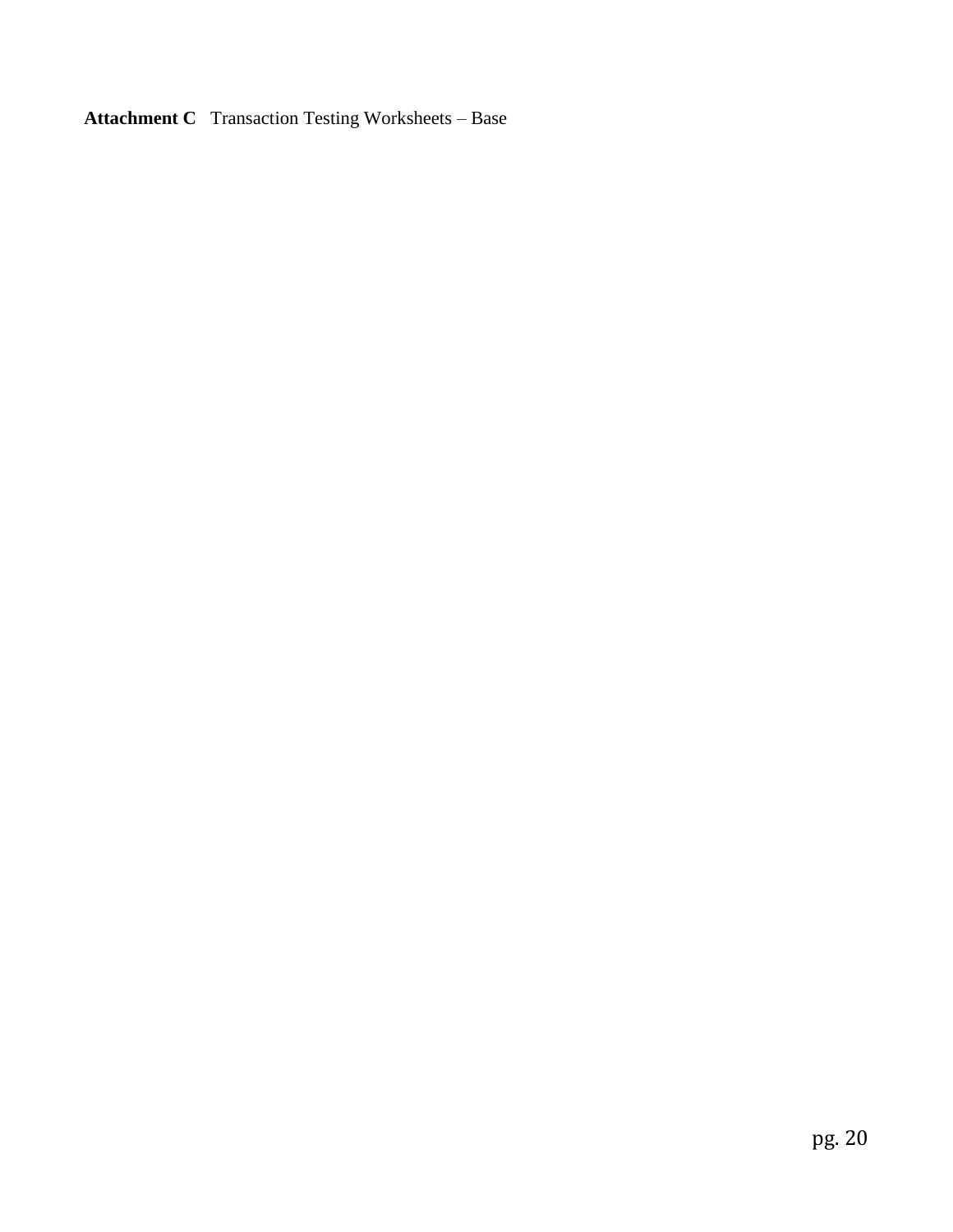**Attachment D** Chart of Improper Payments and Payment Resolution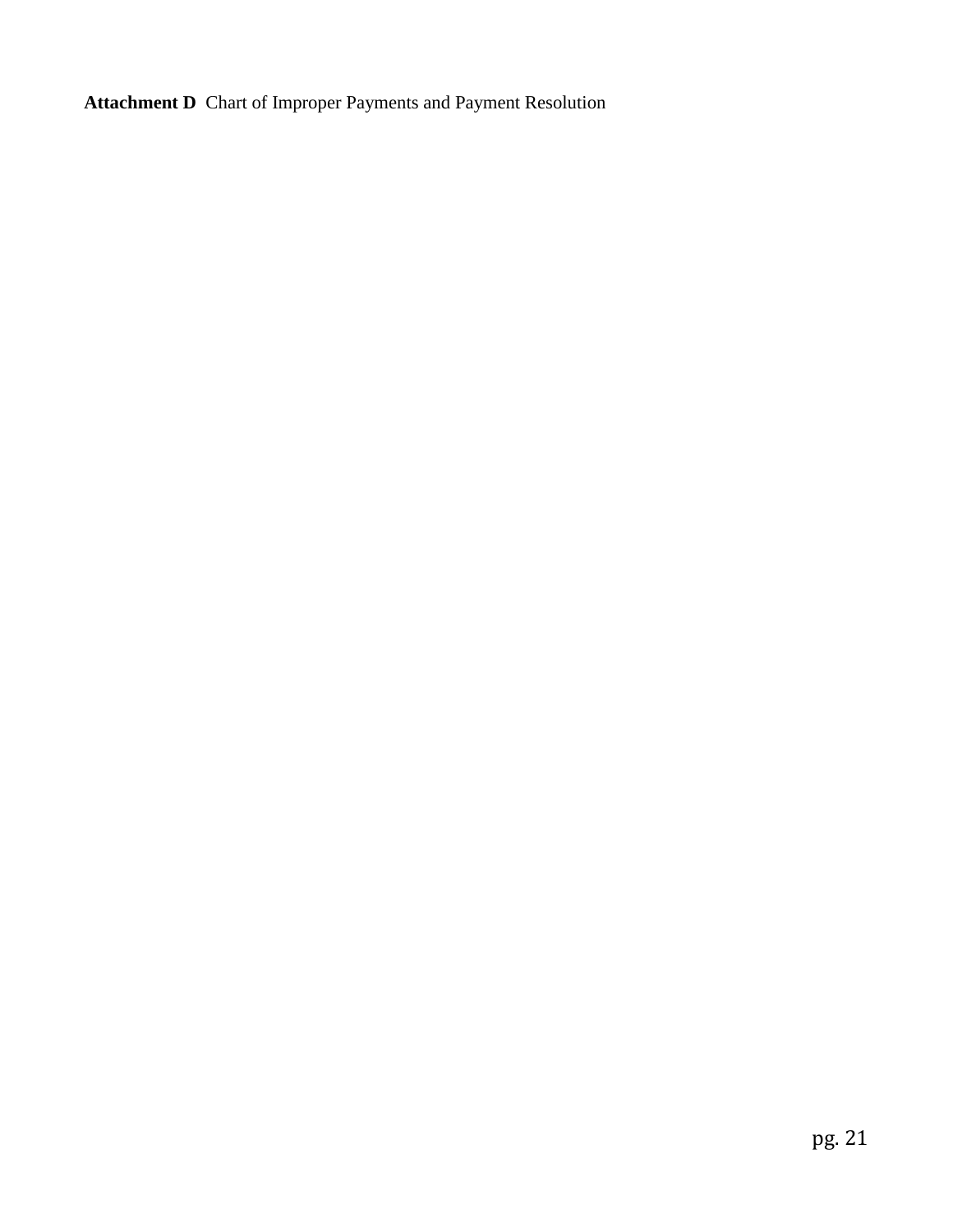**Attachment E** CDPH SDWSRF *Corrective Action Plan*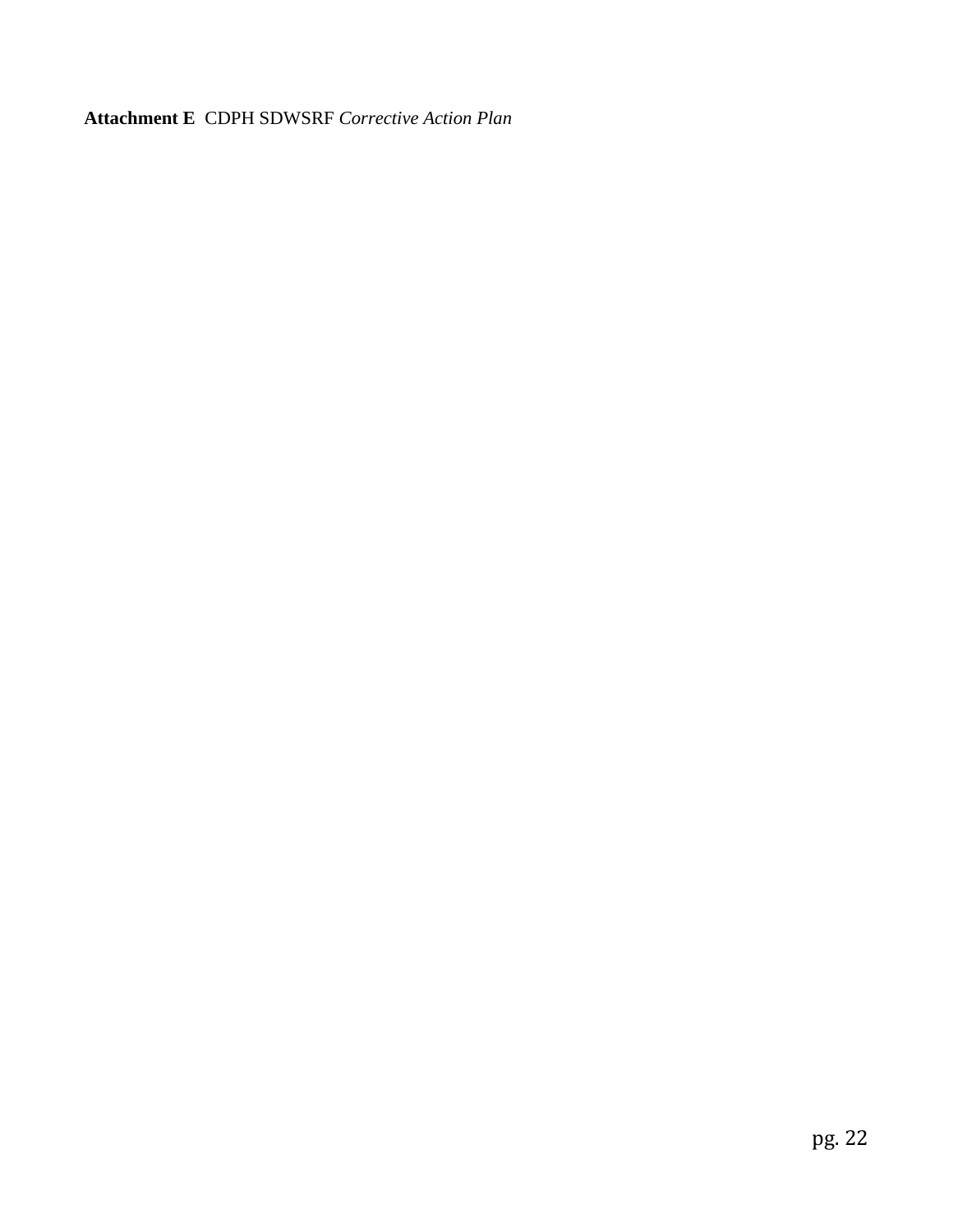**Attachment F** EPA Project File Reviews – Base and ARRA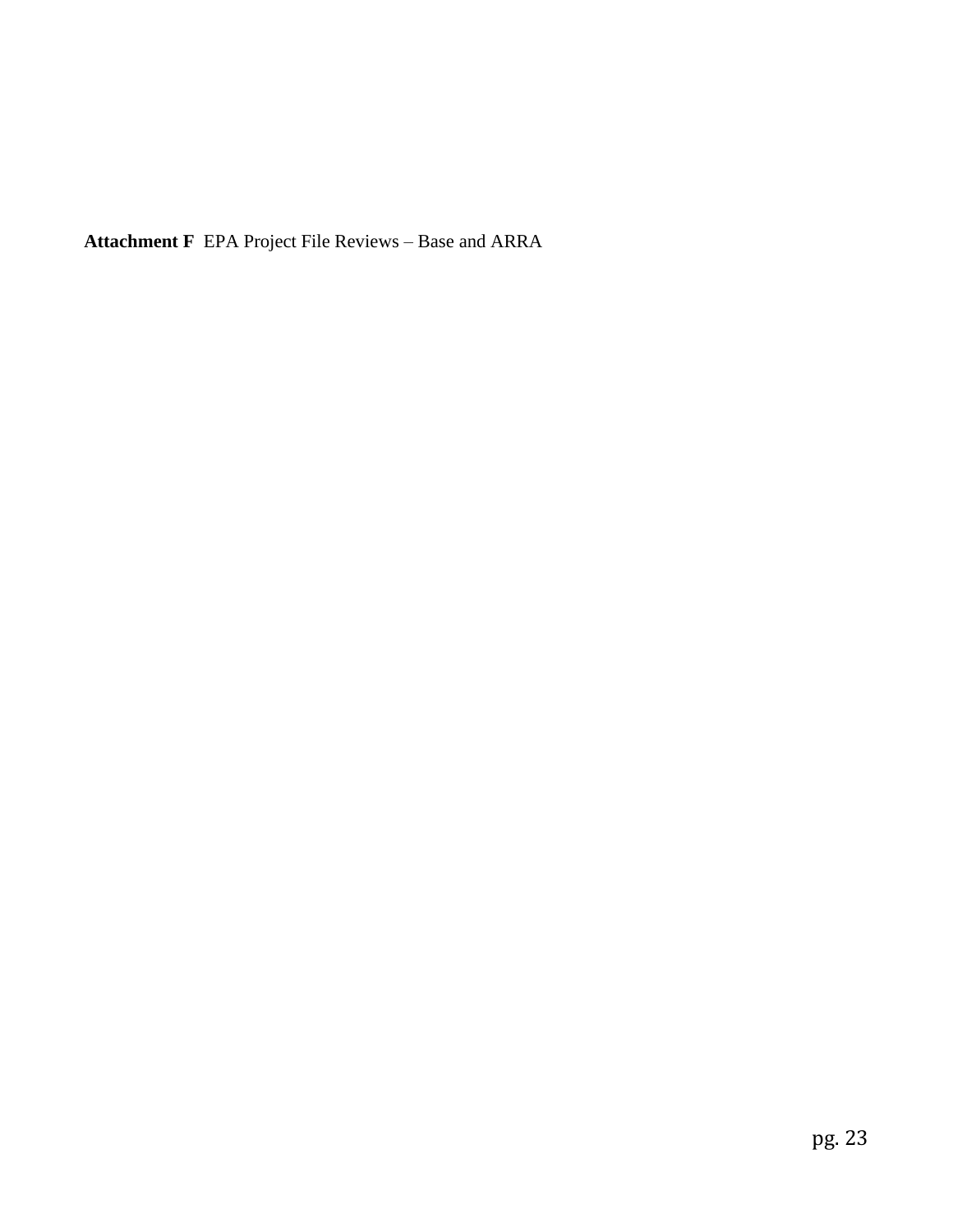**Attachment G** U.S. EPA Memorandum, *Drinking Water State Revolving Fund (DWSRF) Unliquidated Obligations (ULO) Reduction Strategy*, signed by Peter Grevatt and dated April 14, 2014